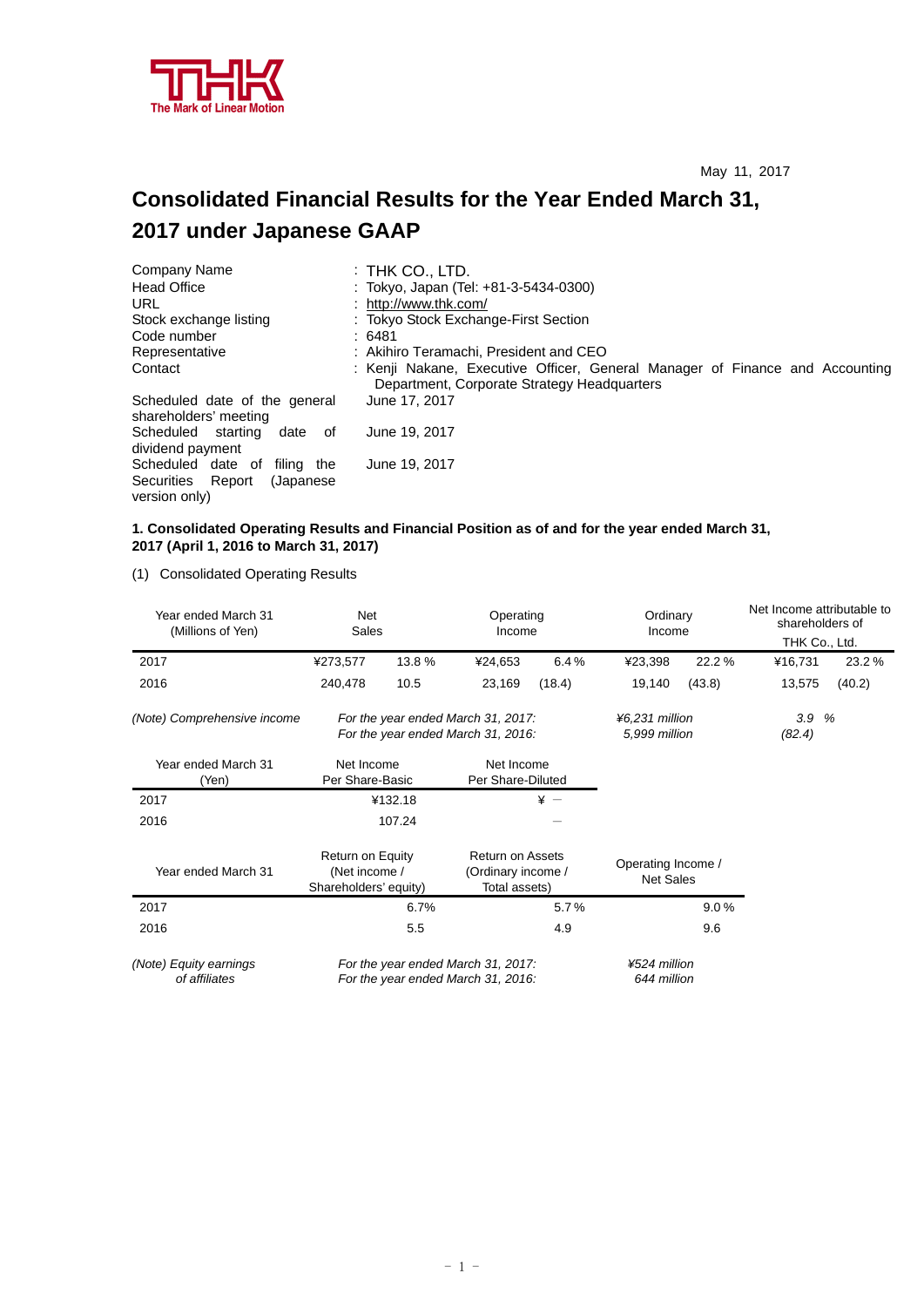# (2) Consolidated Financial Position

|                      | Total Assets<br>(Millions of Yen) | Net Assets<br>(Millions of Yen) | Net Worth Ratio<br>(%) | Net Assets<br>Per Share (Yen) |
|----------------------|-----------------------------------|---------------------------------|------------------------|-------------------------------|
| As of March 31, 2017 | ¥414.931                          | ¥251.540                        | 60.0 %                 | ¥1,966.80                     |
| As of March 31, 2016 | 407,808                           | 250,540                         | 60.7                   | 1,953.97                      |

*(Note) Net worth ratio is defined as net worth divided by total assets. Net worth consists of shareholders' equity and adjustment/valuation items in net assets.* 

| Net worth | As of March 31, 2017: | ¥248.940 million |
|-----------|-----------------------|------------------|
|           | As of March 31, 2016: | 247.348 million  |

# (3) Consolidated Cash Flows

| Year ended March 31<br>(Millions of Yen) | Net Cash Provided by<br><b>Operating Activities</b> | Net Cash Used in<br><b>Investing Activities</b> | Net Cash Provided by<br>(Used in) Financing<br><b>Activities</b> | Cash and Cash<br>Equivalents,<br>End of Year |  |
|------------------------------------------|-----------------------------------------------------|-------------------------------------------------|------------------------------------------------------------------|----------------------------------------------|--|
| 2017                                     | ¥40.175                                             | $*(17,960)$                                     | $*(7,548)$                                                       | ¥137,345                                     |  |
| 2016                                     | 19.753                                              | (62, 685)                                       | 19.252                                                           | 126.964                                      |  |

#### **2. Dividends**

|                               | Dividend Per Share (Yen) |                       |                             |                    |       |  |
|-------------------------------|--------------------------|-----------------------|-----------------------------|--------------------|-------|--|
|                               | Quarter<br>First<br>end  | Second<br>Quarter end | <b>Third Quarter</b><br>end | Year/Period<br>end | Total |  |
| March 31, 2016 (Actual)       |                          | 25.00                 |                             | 25.00              | 50.00 |  |
| March 31, 2017 (Actual)       |                          | 16.00                 |                             | 25.00              | 41.00 |  |
| December 31, 2017 (Projected) |                          |                       |                             |                    |       |  |

|                               | Total Amount of<br>Dividends for the<br>year/period<br>(Millions of Yen) | Payout Ratio<br>(Consolidated) | Cash Dividends / Net<br>Assets<br>(Consolidated) |
|-------------------------------|--------------------------------------------------------------------------|--------------------------------|--------------------------------------------------|
| March 31, 2016 (Actual)       | 6.329                                                                    | 46.6%                          | 2.6%                                             |
| March 31, 2017 (Actual)       | 5.189                                                                    | 31.0%                          | $2.1\%$                                          |
| December 31, 2017 (Projected) | n/a                                                                      |                                | n/a                                              |

The amounts of dividends for the nine-month period ending December 31, 2017 are planned to be determined in accordance with the targeted payout ratio of 30% on a consolidated basis and will be announced as soon as they are determined.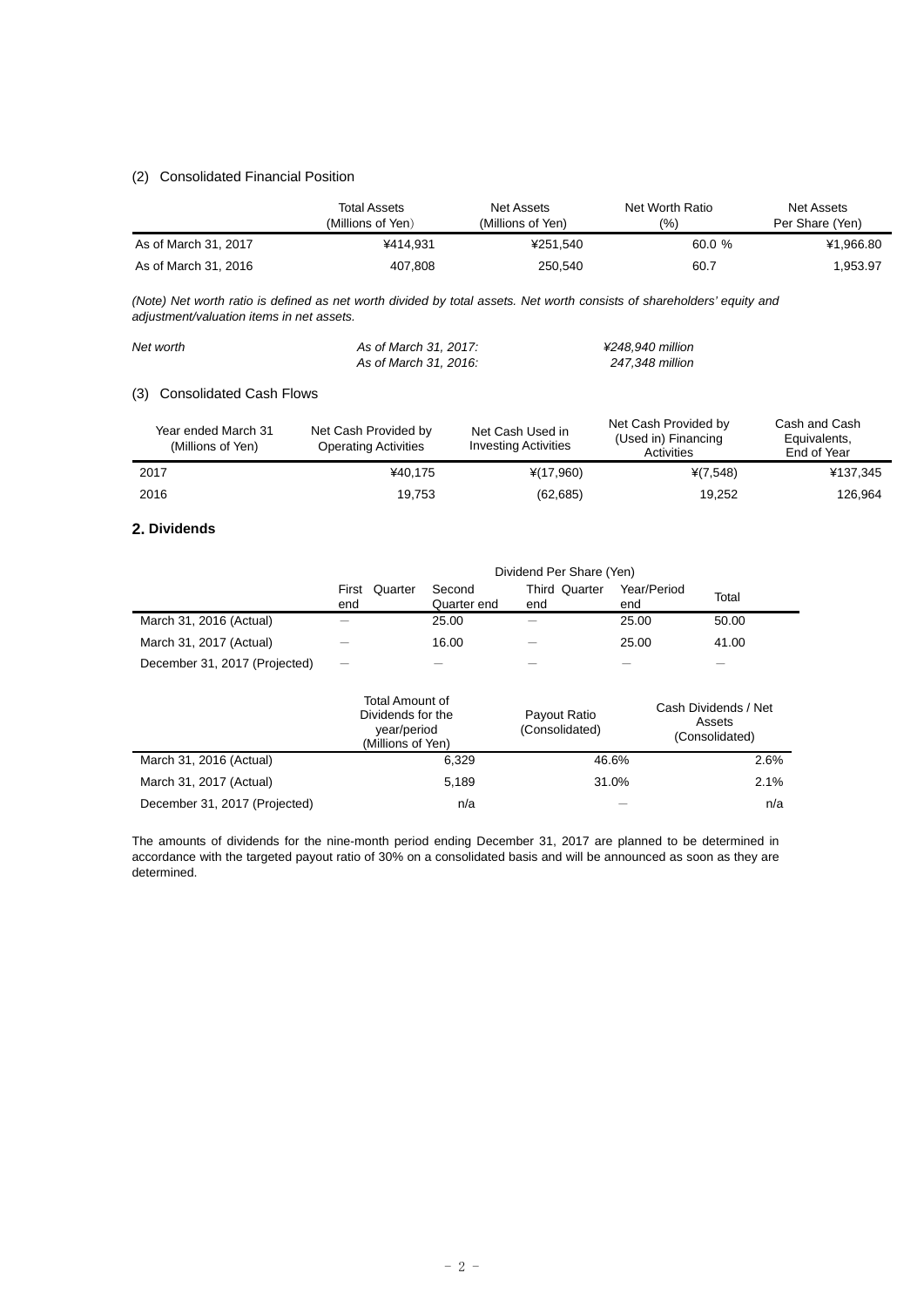# **3. Forecasts for the nine-month period ending December 31, 2017 (April 1, 2017 to December 31, 2017)**

|                                               | <b>Net</b><br>Sales<br>(Millions of Yen) | Operating<br>Income<br>(Millions of Yen) | Ordinary<br>Income<br>(Millions of Yen) | Net Income<br>attributable to<br>shareholders of<br>THK Co., Ltd.<br>(Millions of Yen) | Net Income per<br>Share (Yen) |
|-----------------------------------------------|------------------------------------------|------------------------------------------|-----------------------------------------|----------------------------------------------------------------------------------------|-------------------------------|
| Six-month period ending                       |                                          |                                          |                                         |                                                                                        |                               |
| September 30, 2017<br>(amount)                | ¥198,000                                 | ¥20,000                                  | ¥20,100                                 | ¥14,600                                                                                | ¥115.35                       |
| (percentage)                                  | $-$ %                                    | $-$ %                                    | $-$ %                                   | $-$ %                                                                                  | n/a                           |
|                                               | <b>Net</b><br>Sales<br>(Millions of Yen) | Operating<br>Income<br>(Millions of Yen) | Ordinary<br>Income<br>(Millions of Yen) | Net Income<br>attributable to<br>shareholders of<br>THK Co., Ltd.<br>(Millions of Yen) | Net Income per<br>Share (Yen) |
| Nine-month period ending<br>December 31, 2017 |                                          |                                          |                                         |                                                                                        |                               |
| (amount)                                      | ¥273,500                                 | ¥28,000                                  | ¥28,200                                 | ¥20,200                                                                                | ¥159.59                       |
| (percentage)                                  | $-$ %                                    | $-$ %                                    | $-$ %                                   | $-$ %                                                                                  | n/a                           |

THK plans to change its closing date of each fiscal year from March 31 to December 31, subject to approval at the 47th Ordinary General Meeting of Shareholders to be held in June 17, 2017. Since the 48th fiscal year is a transitional period, the above forecasts have been determined based on the forecasts for the nine-month period ending December 31, 2017 of THK and consolidated subsidiaries whose closing date is March 31, and for the year ending December 31, 2017 of the consolidated subsidiaries whose closing date is December 31. Therefore, percentage changes are not presented.

#### (For reference)

If the closing date was March 31 as before, the forecasts for the year ending March 31, 2018 would be as follows:

|                                                 | <b>Net</b><br>Sales<br>(Millions of Yen) | Operating<br>Income<br>(Millions of Yen) | Ordinary<br>Income<br>(Millions of Yen) | Net Income<br>attributable to<br>shareholders of<br>THK Co., Ltd.<br>(Millions of Yen) |
|-------------------------------------------------|------------------------------------------|------------------------------------------|-----------------------------------------|----------------------------------------------------------------------------------------|
| March 31.<br>Year<br>ending<br>2018<br>(amount) | ¥305.000                                 | ¥34.500                                  | ¥34.800                                 | ¥25,000                                                                                |
| (percentage)                                    | 11.5%                                    | 39.9%                                    | 48.7%                                   | 49.4%                                                                                  |

(Note) The above forecasts are based upon the information currently available at the time of the announcement of this report. Actual performance may differ from the *estimates due to various unforeseen factors.*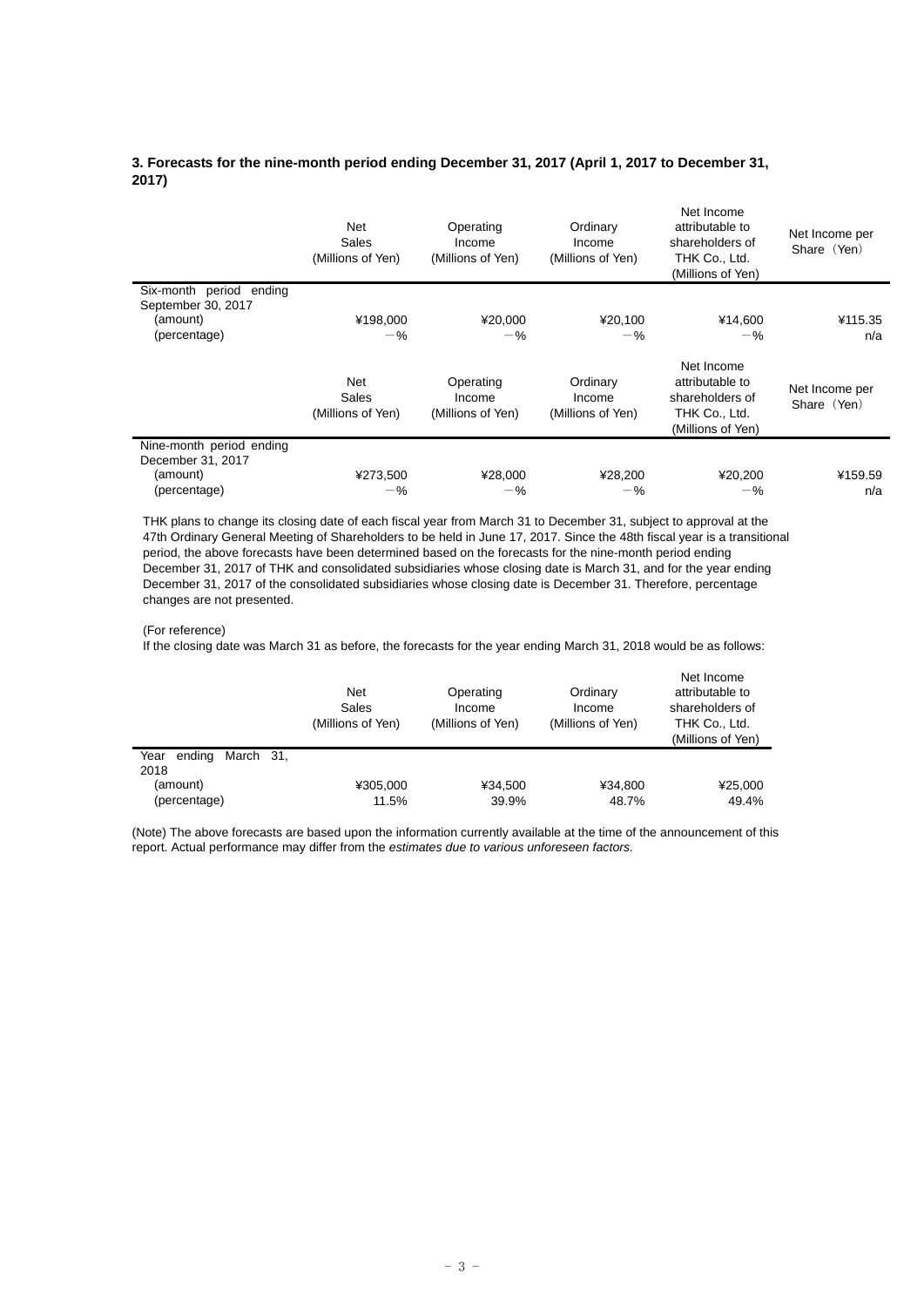# **4**.**Other Financial Information**

(1) Significant change in scope of consolidation:

Newly consolidated subsidiaries (specified subsidiaries) ・THK CAPITAL UNLIMITED COMPANY ・THK FINANCE UNLIMITED COMPANY

(2) Changes in accounting policy and estimates, and restatement due to:

| b.  |    | a. Changes in accounting standards<br>Other changes | Please refer to "5. Accounting Changes"<br>None |                            |
|-----|----|-----------------------------------------------------|-------------------------------------------------|----------------------------|
| (3) |    | Number of shares                                    |                                                 |                            |
|     | a. | Common stock issued, including treasury             |                                                 | (shares)                   |
|     |    | stock, as of:                                       | March 31, 2017<br>March 31, 2016                | 133,856,903<br>133,856,903 |
|     | b. | Treasury stock as of:                               | March 31, 2017                                  | 7,285,746                  |

c. Average number of common stock for the year ended: March 31, 2017 126,582,277 March 31, 2016 126,588,762

March 31, 2016 7,269,394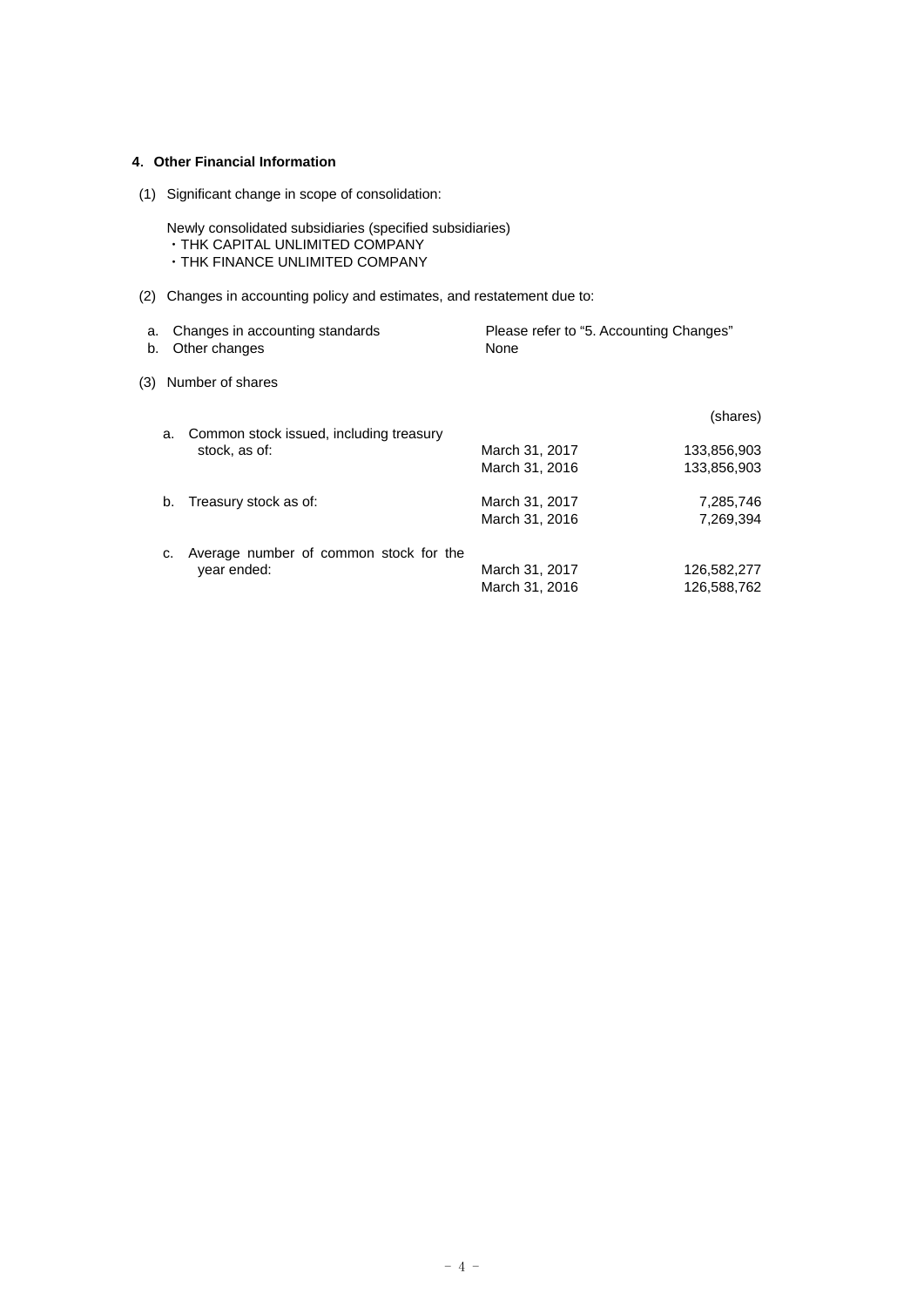### **5**.**Accounting Changes**

(1) Prior to April 1, 2016, the depreciation method for property, plant and equipment of THK and its domestic consolidated subsidiaries mainly was the declining-balance method, whereas that of certain consolidated subsidiaries in the United States of America was the accelerated depreciation method. Effective April 1, 2016, THK and the aforementioned consolidated subsidiaries changed their depreciation method to the straight-line method.

From the viewpoint of unification of the THK Group's accounting policies responding to the progress of globalization, THK and its consolidated subsidiaries reviewed the usage situation of their property, plant and equipment. As a result of the review, THK found that such assets would work stably and determined that the straight-line method would reflect the actual economic conditions of such assets more appropriately.

The effect of changing the depreciation method was to increase operating income, ordinary income and income before income taxes for the year ended March 31, 2017 each by ¥1,582 million.

(2) During the year ended March 31, 2017, THK decided to relocate its head office and changed the accounting treatment of asset retirement obligations. Previously, THK recorded asset retirement obligations for the estimated restoration costs of the head office under the rent agreement. Since the decision of relocation was made, THK recognizes the reasonably-estimated uncollectible amount of the rent deposit as expenses for the portion attributable to the fiscal year.

The effect of changing the accounting estimates was to decrease operating income, ordinary income and income before income taxes for the year ended March 31, 2017 each by ¥13 million.

(3) Effective April 1, 2016, THK applied "Revised Implementation Guidance on Recoverability of Deferred Tax Assets" (Statement No. 26, issued by Accounting Standards Board of Japan on March 28, 2016).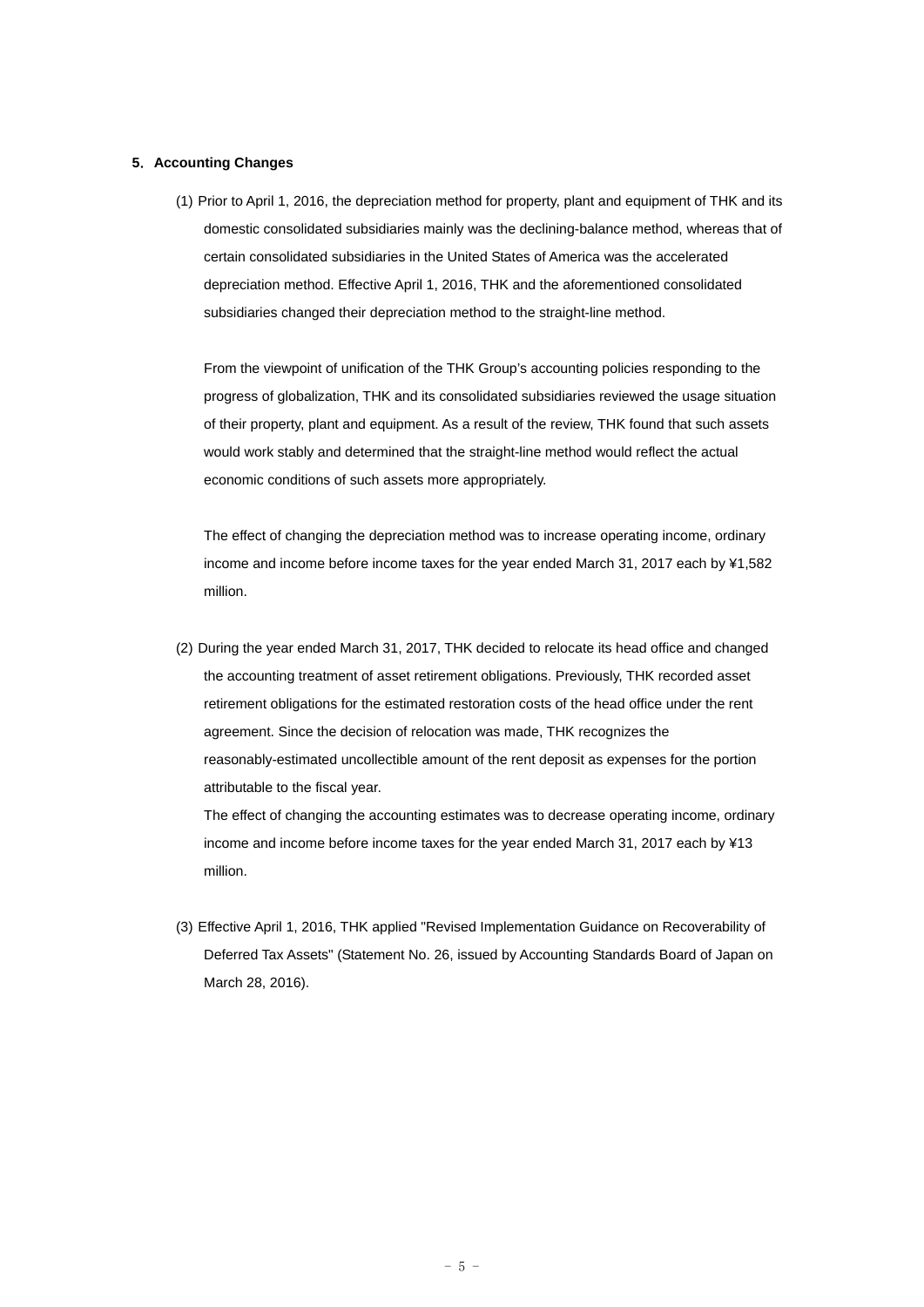# **For Reference: Outline of Non-consolidated Financial Statements**

#### **1. Non-Consolidated Operating Results and Financial Position as of and for the year ended March 31, 2017 (April 1, 2016 to March 31, 2017)**

| Year Ended March 31<br>(Millions of Yen) | <b>Net</b><br>Sales           |        | Operating<br>Income             |          | Ordinary<br>Income |         | Net<br>Income |         |
|------------------------------------------|-------------------------------|--------|---------------------------------|----------|--------------------|---------|---------------|---------|
| 2017                                     | ¥133,189                      | 5.6%   | ¥15.998                         | (10.8) % | ¥16.241            | $1.1\%$ | ¥12.165       | $2.6\%$ |
| 2016                                     | 126,127                       | (5.0)  | 17,925                          | (18.1)   | 16.068             | (41.3)  | 11,855        | (32.6)  |
| Year Ended March 31<br>(Yen)             | Net Income<br>Per Share-Basic |        | Net Income<br>Per Share-Diluted |          |                    |         |               |         |
| 2017                                     |                               | ¥96.10 |                                 | $* -$    |                    |         |               |         |
| 2016                                     |                               | 93.65  |                                 |          |                    |         |               |         |

## (1) Operating Results

(2) Financial Position

|                      | Total Assets<br>(Millions of Yen) | Net Assets<br>(Millions of Yen) | Net Worth Ratio<br>(9) | Net Assets<br>Per Share (Yen) |  |
|----------------------|-----------------------------------|---------------------------------|------------------------|-------------------------------|--|
| As of March 31, 2017 | ¥331.865                          | ¥205.809                        | 62.0%                  | ¥1.625.99                     |  |
| As of March 31, 2016 | 317.754                           | 197,965                         | 62.3                   | 1.563.82                      |  |

*(Note) Net worth ratio is defined as net worth divided by total assets. Net worth consists of shareholders' equity and adjustment/valuation items in net assets.* 

| Net worth | As of March 31, 2017: | ¥205.809 million |
|-----------|-----------------------|------------------|
|           | As of March 31, 2016: | 197.965 million  |

### **2. Non-Consolidated forecasts for the nine-month period ending December 31, 2017 (April 1, 2017 to December 31, 2017)**

|                                | Net<br>Sales<br>(Millions of Yen)        | Operating<br>Income<br>(Millions of Yen) | Ordinary<br>Income<br>(Millions of Yen) | Net<br>Income<br>(Millions of Yen) | Net Income per<br>Share (Yen) |
|--------------------------------|------------------------------------------|------------------------------------------|-----------------------------------------|------------------------------------|-------------------------------|
| Six-month period ending        |                                          |                                          |                                         |                                    |                               |
| September 30, 2017<br>(amount) | ¥80.000                                  | ¥10.000                                  | ¥10.100                                 | ¥7.300                             | ¥57.67                        |
| (percentage)                   | 31.0%                                    | 82.9%                                    | 189.9%                                  | 154.2%                             | n/a                           |
|                                | <b>Net</b><br>Sales<br>(Millions of Yen) | Operating<br>Income<br>(Millions of Yen) | Ordinary<br>Income<br>(Millions of Yen) | Net<br>Income<br>(Millions of Yen) | Net Income per<br>Share (Yen) |
| Nine-month period ending       |                                          |                                          |                                         |                                    |                               |
| December 31, 2017              |                                          |                                          |                                         |                                    |                               |
| (amount)                       | ¥121.000                                 | ¥15,100                                  | ¥15.400                                 | ¥11,100                            | ¥87.70                        |
| (percentage)                   | 29.3%                                    | 70.1%                                    | 63.6%                                   | 57.2%                              | n/a                           |

THK plans to change its closing date of each fiscal year from March 31 to December 31. Therefore, the fiscal year ending December 31, 2017 will be a nine-month fiscal period.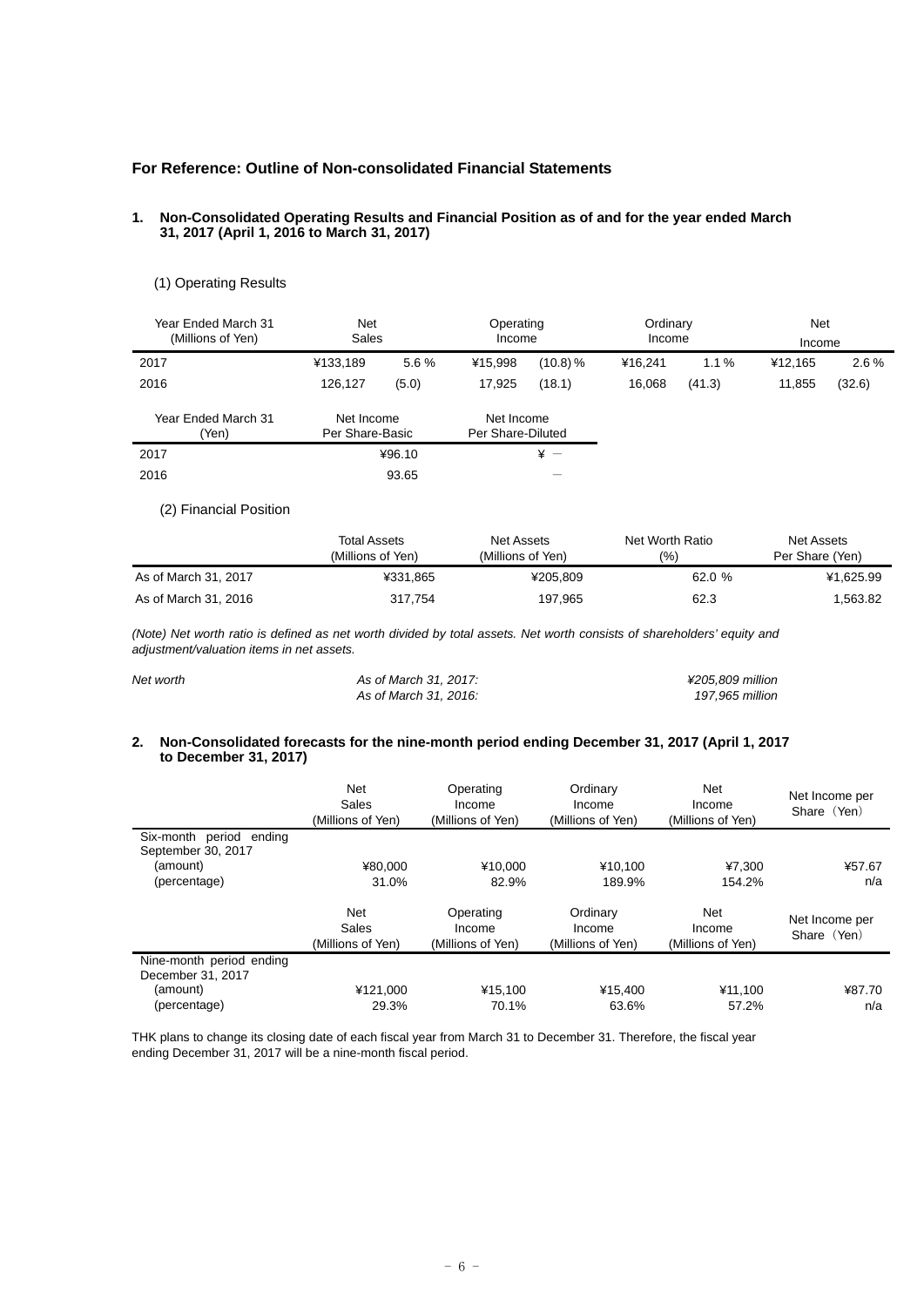#### (For reference)

If the closing date was March 31 as before, the forecasts for the year ending March 31, 2018 would be as follows:

|                                     | <b>Net</b><br>Sales<br>(Millions of Yen) | Operating<br>Income<br>(Millions of Yen) | Ordinary<br>Income<br>(Millions of Yen) | Net Income<br>(Millions of Yen) |
|-------------------------------------|------------------------------------------|------------------------------------------|-----------------------------------------|---------------------------------|
| March 31.<br>Year<br>ending<br>2018 |                                          |                                          |                                         |                                 |
| (amount)                            | ¥160.000                                 | ¥20.800                                  | ¥21.600                                 | ¥15,600                         |
| (percentage)                        | 20.1%                                    | 30.0%                                    | 33.0                                    | 28.2%                           |

*(Note) The above forecasts are based upon the information currently available at the time of the announcement of this report. Actual performance may differ from the estimates due to various unforeseen factors.*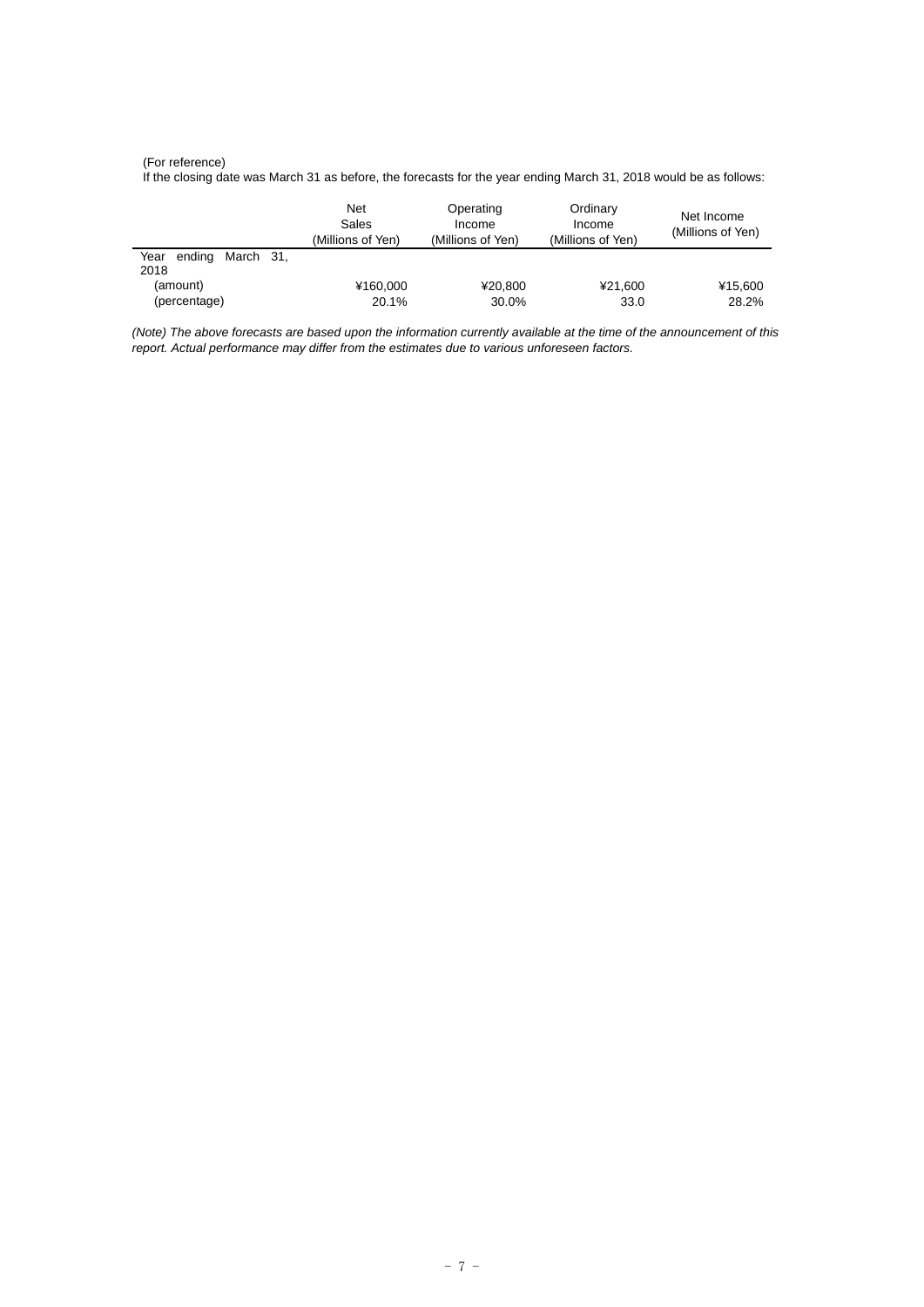# **Management's Discussion and Analysis**

#### **1, Operating results (From April 1, 2016 to March 31, 2017)**

#### **(1) Summary of overall performance**

During this fiscal year, the economic growth in emerging countries such as China slowed down; however, the world economy continued its modest recovery which was mainly led by Europe and the United States of America that maintained their recovery trend. In Japan, there were some weaknesses in exports because of the strong yen; however, the economy rallied and made a mild recovery in the latter half of the fiscal year.

The THK Group has identified "Full-Scale Globalization," the "Development of New Business Areas," and "Change in Business Style" as cornerstones of its growth strategy to expand the markets of its products such as LM Guide (Linear Motion Guide). As to Full-Scale Globalization, while the markets in emerging countries such as China are growing by dint of the factory automation progress, which is also spreading to developed-country users, the THK Group endeavors to expand its global sales network to meet such demand. Regarding Development of New Business Areas, while the THK Group's products are getting widely adopted in new business fields such as automobile parts, seismic isolation and damping systems, medical equipment, aircraft, robot, and renewable energy, the THK Group is working on expanding sales of not only existing products but also new developed products. In addition to promoting these strategies above, the THK Group is also committed to further expand its business fields by changing its business style enabled by making full use of the Internet of Things (IoT), cloud computing, AI, robot in many ways.

In this fiscal year, the THK Group operated proactively to expand its sales with its strengthened operating structure on a global scale. Moreover, in order to further expand its transportation equipment business, THK has included four subsidiaries into the scope of consolidation as THK RHYTHM AUTOMOTIVE ("TRA"). As a result, net sales for the year amounted to ¥273,577 million, up ¥33,098 million, or 13.8%, compared to the figure a year earlier.

On the cost front, the cost of sales to sales ratio worsened by 2.4% from a year earlier to 74.2% due to consolidating the four TRA subsidiaries of which cost of sales to sales ratios were higher than that of the THK Group's sales to industrial equipment-related industry. On the other hand, ratio of selling, general and administrative expenses to net sales improved by 1.8% from a year earlier to 16.7% because of consolidating the four TRA subsidiaries with lower ratios.

As a result, operating income increased from a year earlier by ¥1,483 million, or 6.4%, to ¥24,653 million,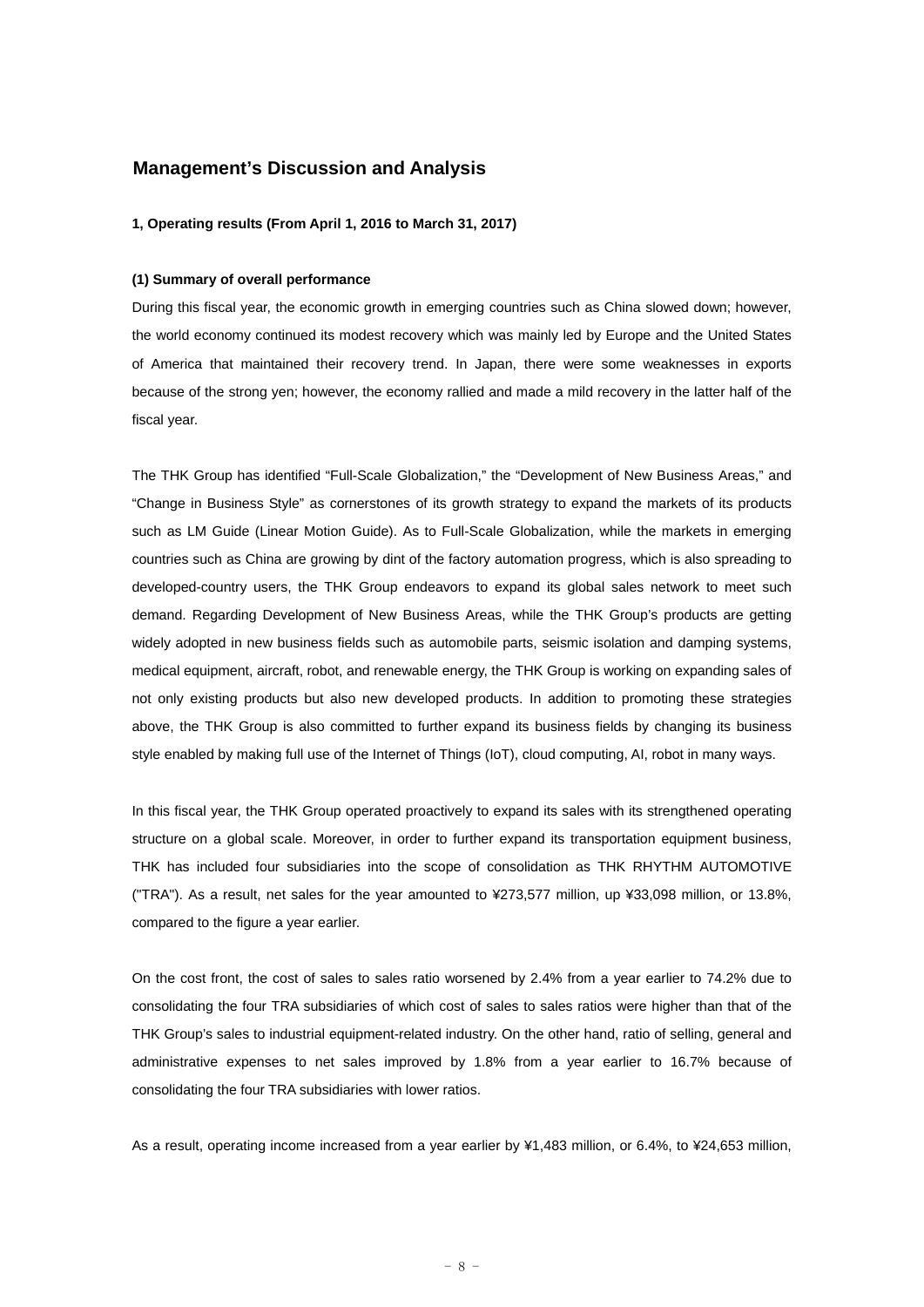whereas ratio to net sales dropped by 0.6% to 9.0%.

Total non-operating income and expenses were ¥2,596 million and ¥3,851 million, respectively. The major component of non-operating expenses was ¥2,942 million of foreign exchange loss due to the stronger yen.

As a result, ordinary income increased from a year earlier by ¥4,257 million, or 22.2%, to ¥23,398 million. Net income attributable to owners of the parent for the fiscal year also increased from a year earlier by ¥3,155 million, or 23.2%, to ¥16,731 million.

#### **(2) Segment Information**

#### (Japan)

In Japan, there were some weaknesses in exports because of the strong yen; however, the economy rallied and made a mild recovery in the latter half of the fiscal year. The THK Group operated proactively and cultivated new business fields such as seismic isolation and damping systems, medical equipment, renewable energy and robot. In such a situation, sales increased by ¥3,014 million, or 2.5%, to ¥121,865 million, compared to the figure a year earlier, owing mainly to increased demand for electronics-related products. On the other hand, operating income (segment income) amounted to ¥18,809 million, down ¥910 million, or 4.6%, from the figure a year earlier due mainly to the stronger yen as compared to the level a year earlier.

#### (The Americas)

In the Americas, the economy continued a gradual recovery trend by dint of the robust consumer spending and capital investments. In such a situation, the production and sales sections worked in unison to expand and deepen transactions with existing customers and to cultivate new business fields such as medical equipment, aircraft, and energy-related business. As a result, net sales for the fiscal year amounted to ¥62,870 million, up ¥13,378 million, or 27.0%, from the figure a year earlier. Operating income (segment income) amounted to ¥2,311 million, up ¥215 million, or 10.3%, from the figure a year earlier. This was mainly attributable to the robust demand in the electronics industry and the two newly-consolidated TRA subsidiaries in the Americas.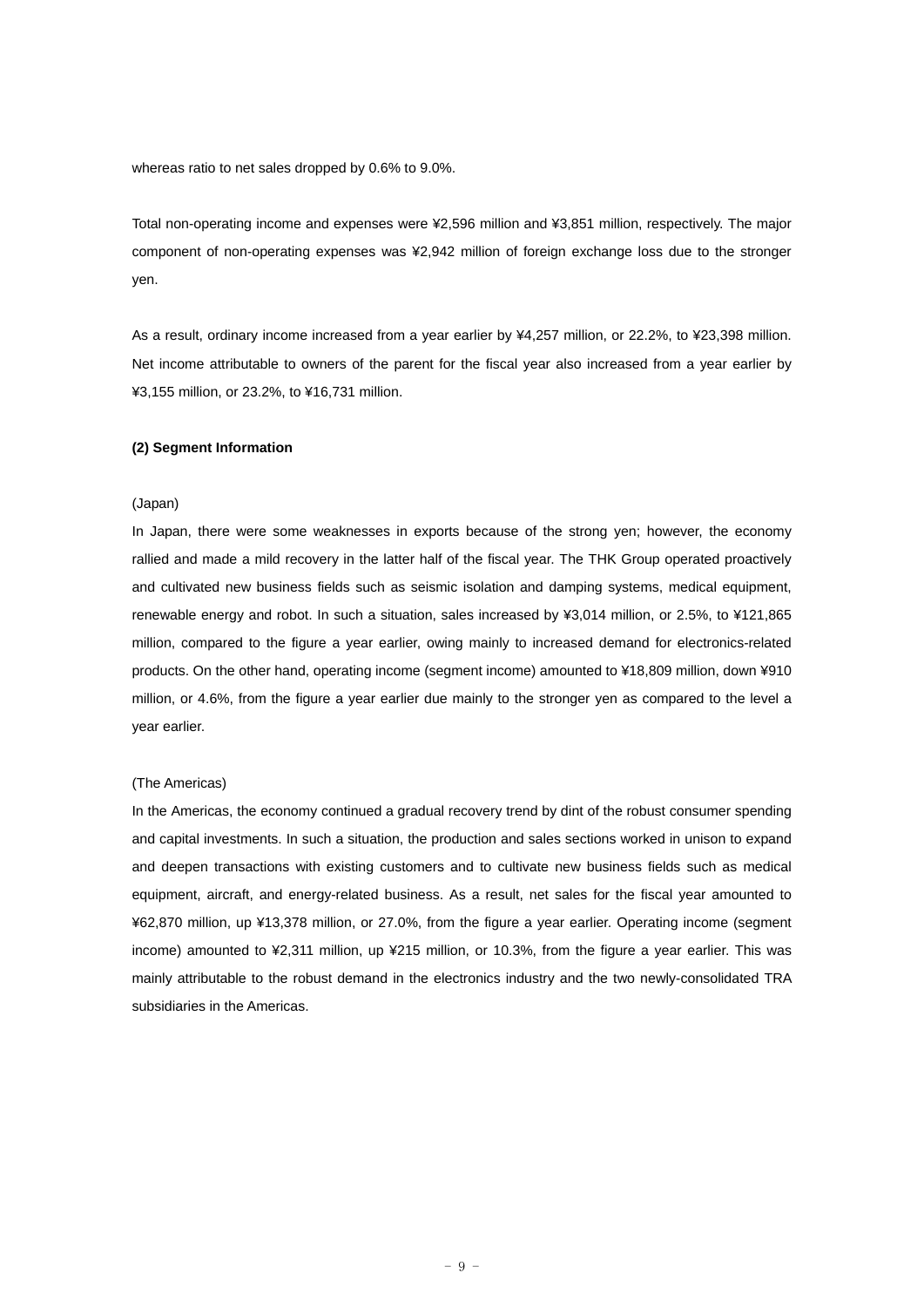#### (Europe)

In Europe, while the economy continued its modest recovery trend, the production and sales sections proactively worked in unison to expand transactions with existing customers and to cultivate new business fields such as medical equipment, aircraft and robot. As a result, net sales for the fiscal year amounted to ¥48,775 million, up ¥17,552 million, or 56.2%, from the figure a year earlier. Operating income (segment income) amounted to ¥649 million, up ¥17 million, or 2.7%, from the figure a year earlier. This was also attributable to the effect of the two newly-consolidated TRA subsidiaries in Europe.

#### (China)

In China, the THK Group's products were getting widely adopted because of the factory automation progress brought by the shortage in labor and the hike in personnel expenses. In such a situation, the THK Group implemented aggressive business activities with its strengthened sales channels. As a result, THK Group successfully broadened the demand base even though the economy in China was slowing down. Sales, however, amounted to ¥28,008 million, down ¥164 million, or 0.6%, from the figure a year earlier due mainly to the stronger yen as compared to the level a year earlier. Despite the declining sales, the THK Group recorded ¥750 million of operating income (segment income), a turnaround of ¥2,095 million from the operating loss (segment loss) recorded a year earlier because of the various measures implemented to improve profitability.

#### (Other)

In other countries and regions, the THK Group continued to expand and deepen transactions with existing customers and to cultivate new customers while expanding its sales channels in the ASEAN countries and India. However, net sales for the fiscal year amounted to ¥12,056 million, down ¥682 million, or 5.4%, from the figure a year earlier due to the stronger yen as compared to the level a year earlier. On the other hand, operating income (segment income) amounted to ¥1,336 million, up ¥68 million, or 5.4%, from the figure a year earlier.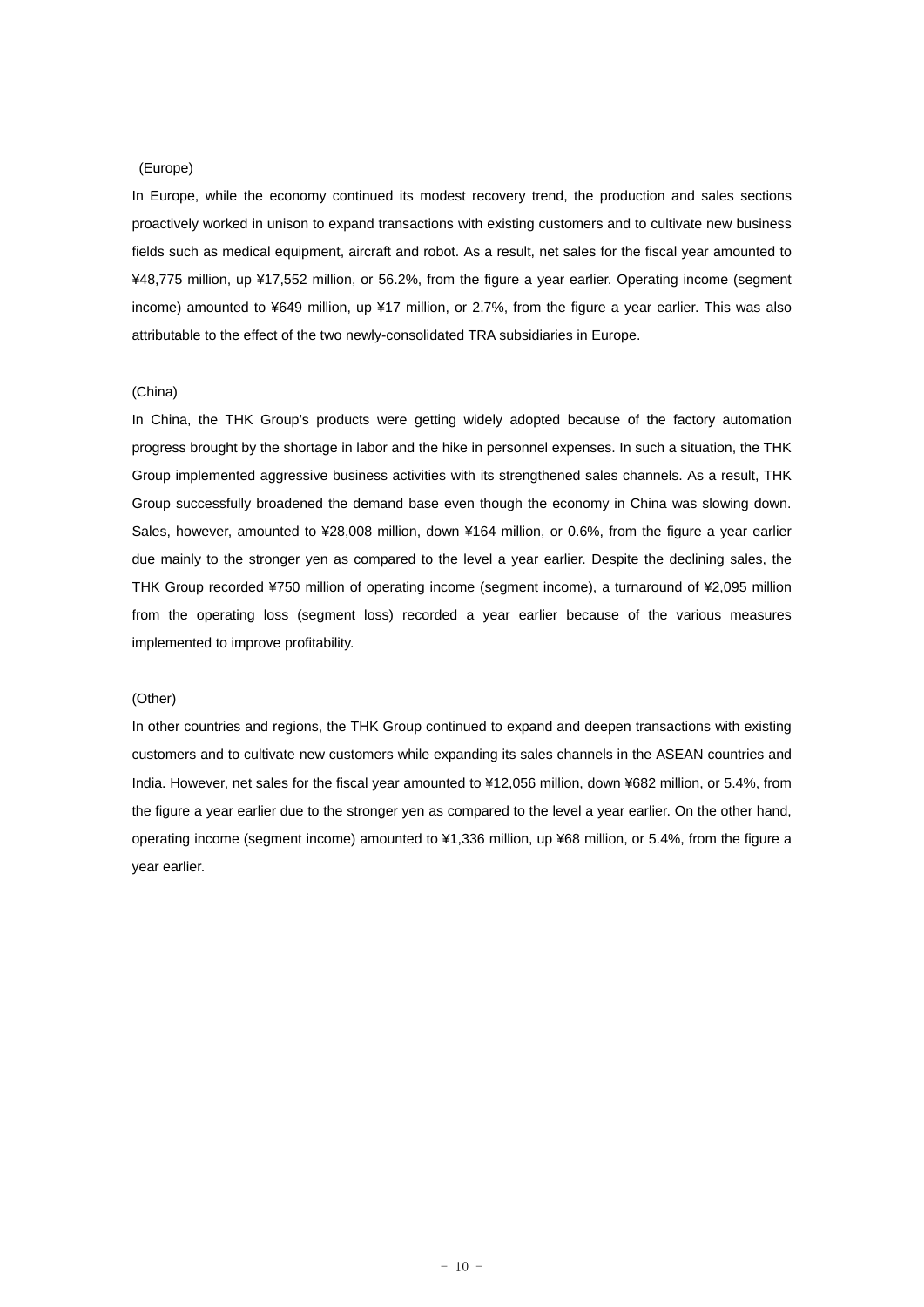### **2, Financial position (As of March 31, 2017)**

Total assets stood at ¥414,931 million, ¥7,122 million more than the previous fiscal year-end, due mainly to a combined effect of increase in (a) cash and bank deposits by ¥10,380 million, (b) electronically recorded monetary claims by ¥5,693 million, (c) machinery, equipment and vehicles (net) by ¥1,615 million, (d) work in process by ¥1,254 million, and (e) long-term investments in securities by ¥1,236 million, and decrease in (a) merchandise and finished goods by ¥3,758 million, (b) buildings and structures (net) by ¥2,268 million, (c) accounts and notes receivable by ¥1,759 million, and (d) goodwill by ¥1,528 million.

Total liabilities stood at ¥163,390 million, ¥6,122 million more than the previous fiscal year-end, due mainly to a combined effect of increase in (a) electronically recorded obligations by ¥4,012 million, (b) income taxes payable by ¥3,059 million, and (c) accounts and notes payable by ¥2,002 million, and decrease in long-term bank loans by ¥2,800 million.

Net assets stood at ¥251,540 million, ¥1,000 million more than the previous fiscal year-end, due mainly to a combined effect of increase in (a) retained earnings by ¥11,541 million and (b) net unrealized gain on available-for-sale securities by ¥920 million, and decrease in foreign currency translation adjustments by ¥10,965 million.

| Year ended March 31                                    | 2013 | 2014 | 2015  | 2016 | 2017  |
|--------------------------------------------------------|------|------|-------|------|-------|
| Net Worth / Total Assets (%)                           | 63.9 | 65.3 | 66.3  | 60.7 | 60.0  |
| Market Capitalization /<br>Total Assets (%)            | 83.0 | 92.2 | 109.6 | 68.1 | 90.4  |
| Interest-bearing Debt /<br>Operating Cash Flow (years) | 2.9  | 2.5  | 2.6   | 4.3  | 2.1   |
| Operating Cash Flow /<br>Interest Paid (times)         | 28.7 | 29.5 | 57.8  | 46.3 | 101.1 |

#### **For reference: Cash Flow Indices**

*(Note 1) All indices are computed based on the consolidated data.* 

*(Note 2) Market capitalization equals the stock price at the end of year multiplied by the number of issued shares at the end of year.*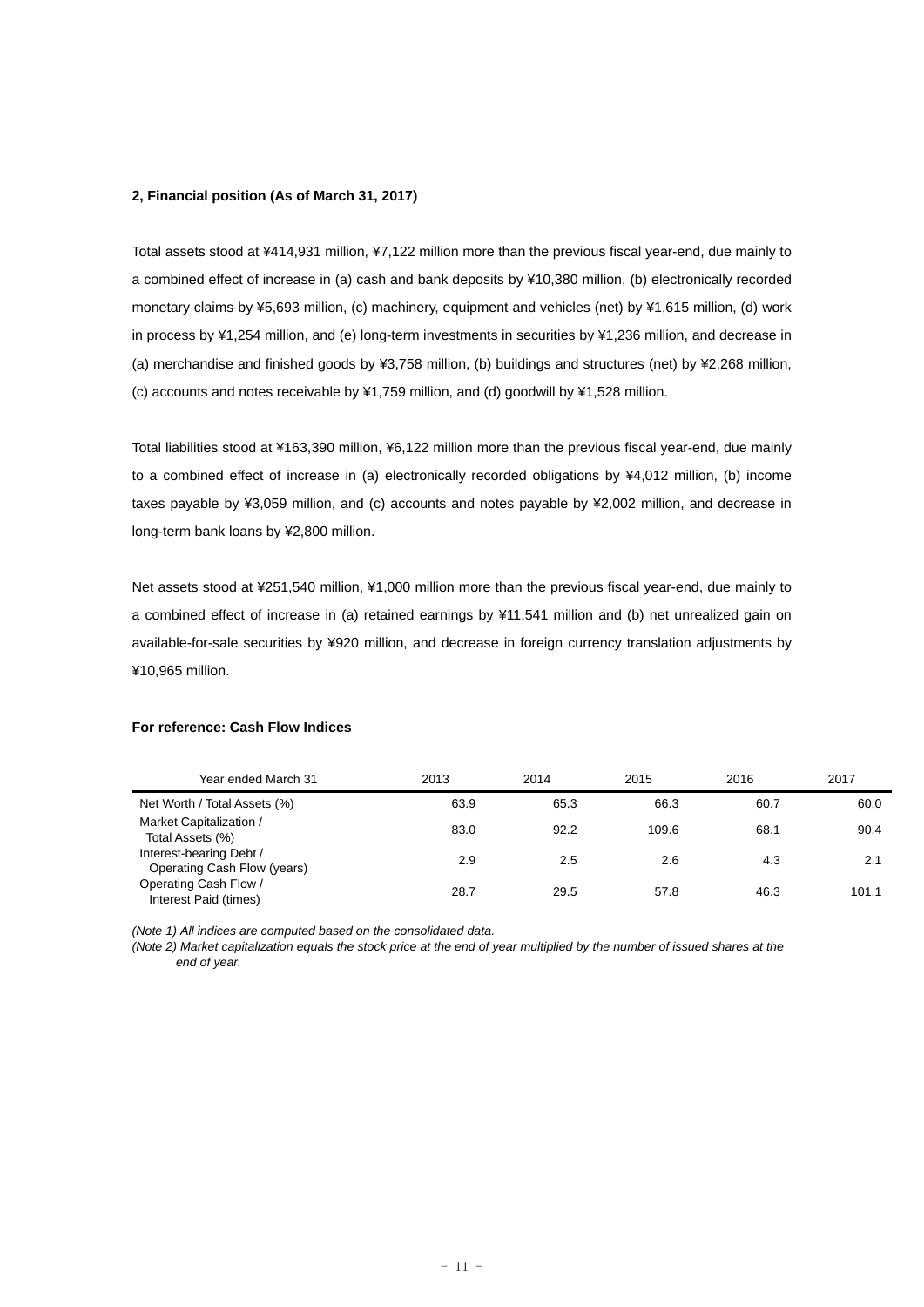#### **3. Forecasts for the nine-month period ending December 31, 2017**

Considering the change of closing date of each fiscal year and the latest favorable demand situation, THK expects ¥273,500 million of net sales, ¥28,000 million of operating income, ¥28,200 million of ordinary income, and ¥20,200 million of net income attributable to the owners of the parent, for the nine-month period ending December 31, 2017. For reference, forecasts for the year ending March 31, 2018, assuming that the closing date was March 31 as before, are also presented below.

#### Nine-month period ending December 31, 2017 (Consolidated)

|                     | <b>Net Sales</b> | Operating Income | Ordinary Income | Net Income |
|---------------------|------------------|------------------|-----------------|------------|
| Millions of Yen     | ¥273.500         | ¥28.000          | ¥28.200         | ¥20,200    |
| Component ratio (%) | 100.0%           | 10.2%            | 10.3%           | 7.4%       |
| Fluctuation (%)     | $-$ %            | $-$ %            | $-$ %           | $-$ %      |

*(Note) Since the nine-month period ending December 31, 2017 is a transitional period, the above forecasts*  have been determined based on the forecasts for the nine-month period ending December 31, 2017 of *THK and consolidated subsidiaries whose closing date is March 31, and for the year ending December 31, 2017 of the consolidated subsidiaries whose closing date is December 31. Therefore, percentage changes are not presented.* 

# (For reference)

If the closing date was March 31 as before, the consolidated forecasts for the year ending March 31, 2018 would be as follows:

|                     | Net Sales | Operating Income | Ordinary Income | Net Income |
|---------------------|-----------|------------------|-----------------|------------|
| Millions of Yen     | ¥305.000  | ¥34.500          | ¥34.800         | ¥25,000    |
| Component ratio (%) | 100.0%    | 11.3%            | 11.4%           | 8.2%       |
| Fluctuation (%)     | 11.5%     | 39.9%            | 48.7%           | 49.4%      |

 *(Note) Average exchange rates assumed and used for above forecasts are as follows: U.S. dollar 1=¥108.00 Euro 1=¥115.00*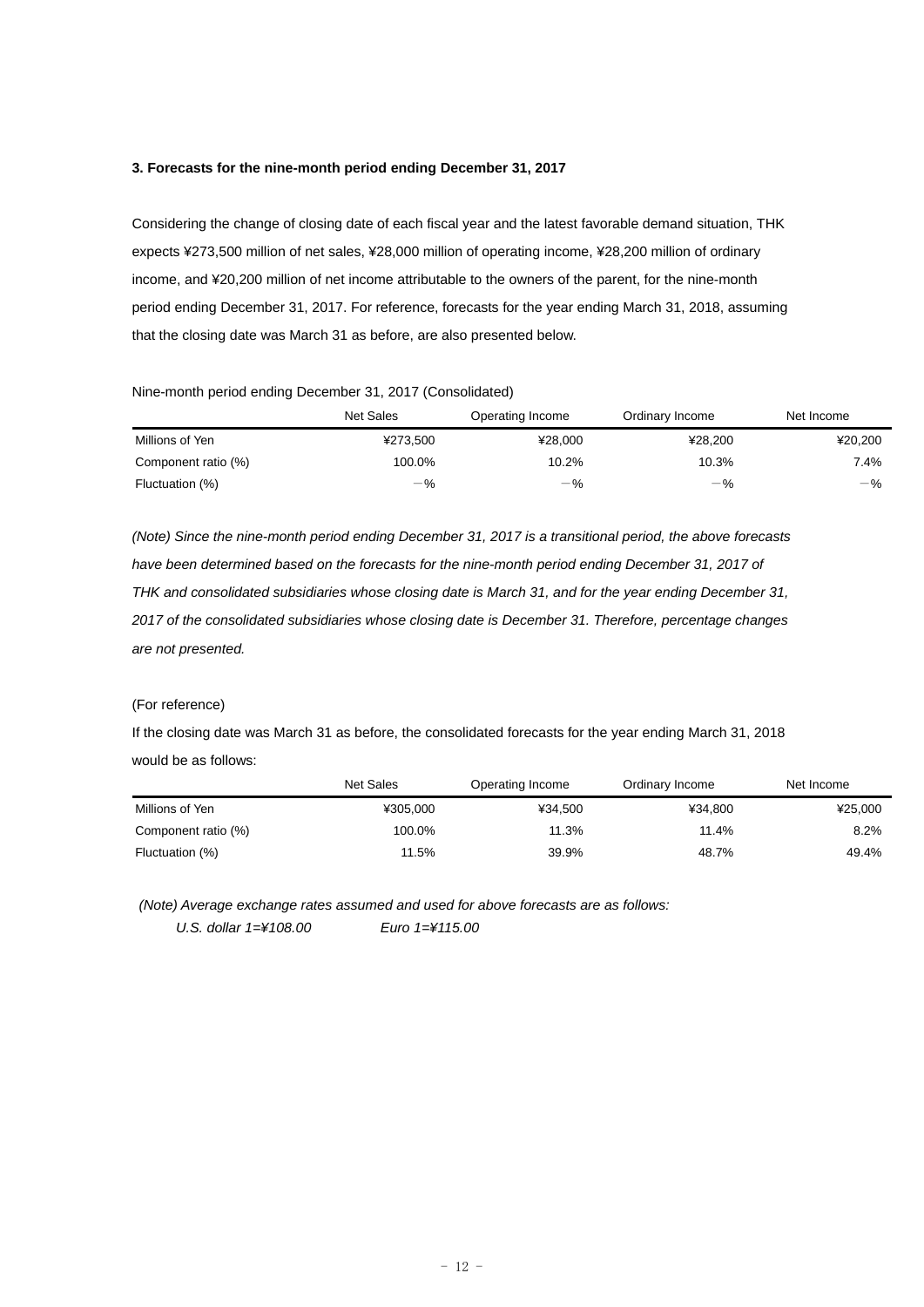# **Basic Policies Regarding Distribution of Profits and Dividends**

Not only its basic policy which is to provide shareholders with stable and continuous dividends, THK also places priority on providing shareholders with proactive distribution of profit befitting operating results, simultaneously strengthening its financial soundness by securing internal reserve. THK plans to make effective use of internal reserve by investing it to research and development activities, production facilities, and IT systems, to respond globalization.

In accordance with these policies, the Company plans ¥25.00 per share for the year-end dividends. As a result, cash dividends applicable for the year ended March 31, 2017 will be ¥41.00 per share, including the interim dividends of ¥16.00 per share.

The amounts of dividends for the nine-month period ending December 31, 2017 are planned to be determined in accordance with the targeted payout ratio of 30% on a consolidated basis.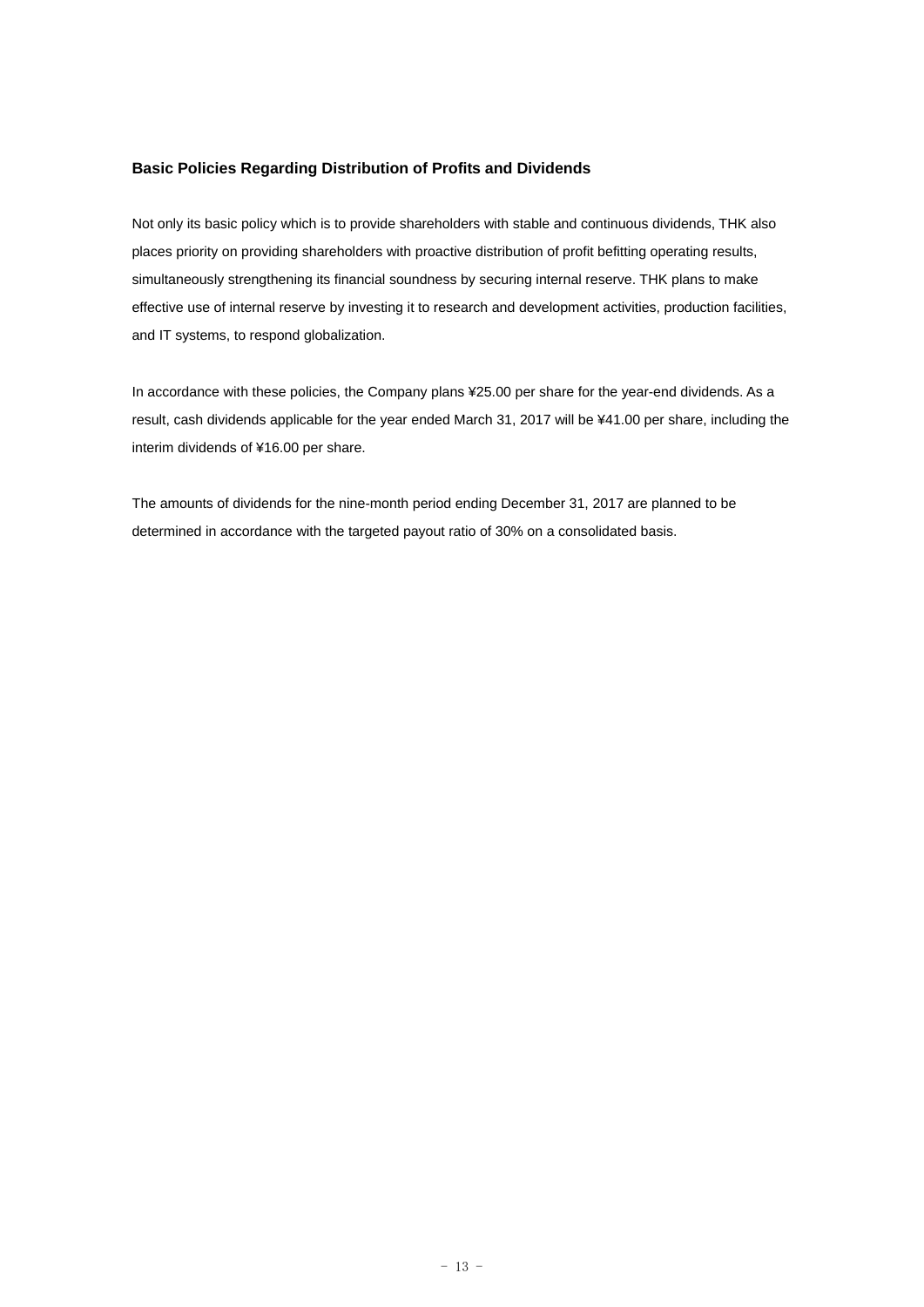# **Consolidated Financial Statements**

# (Millions of Yen) Year End -Previous Year<br>As of March 31, 2016 Year End -Current Year As of March 31, 2017 **Assets**  Current assets: Cash and bank deposits ¥126,964 ¥137,345 Accounts and notes receivable 65,977 64,218 Electronically recorded monetary claims 6,523 11,216 Merchandise and finished goods 16,619 12,860 Work in process 8.607 Raw materials and supplies 15,270 15,960 Deferred tax assets 2,573 2,780 Short-term loans receivable 4 3 Other current assets **8.735** 8.735 7.008 Less: Allowance for bad debts (162) (174) Total current assets 248,858 259,827 Fixed assets: Property, plant and equipment: Buildings and structures 69,730 69,730 69,730 Accumulated depreciation (36,846) (38,456) (38,456) Buildings and structures-net 33,543 31,274 Machinery, equipment and vehicles 174,814 176,839 Accumulated depreciation (124,713) (125,123) Machinery, equipment and vehicles-net 50,101 51,716 Land 13,998 13,854 Construction in progress 8,854 8,377 Other 20,026 20,026 20,027 20,027 20,028 20,028 20,028 20,028 20,028 20,028 20,028 Accumulated depreciation (16,638) (16,609) Other-net 2,931 3,417 Total property, plant and equipment –net 109,428 108,639 Intangibles Goodwill 12,780 11,251 Other 23,688 20,976 Total intangibles 36,468 32,228 Investments and other Long-term investments in securities 1990 8,289 8,289 Net defined benefit asset 1,493 2,110 Deferred tax assets and the contract of the contract of the 2,060 contract of the 1,444 Other 2,454 2,545 2,454 Less: Allowance for bad debts (99) (64) Total investments and other 13,052 14,235 Total fixed assets 158,950 155,103 Total assets 407,808 414,931

# Consolidated Balance Sheets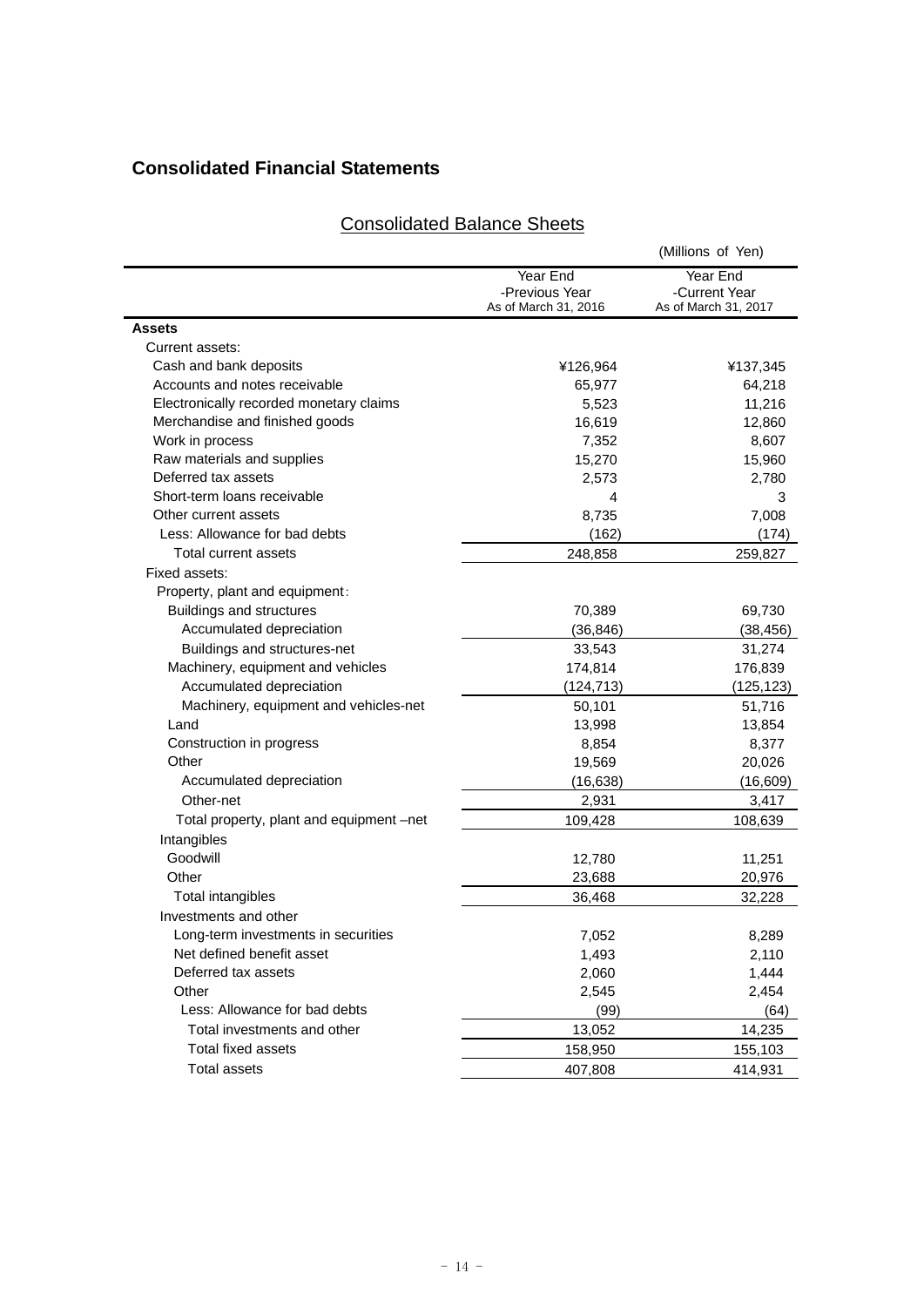|                                               |                      | (Millions of Yen)    |
|-----------------------------------------------|----------------------|----------------------|
|                                               | Year End             | Year End             |
|                                               | -Previous Year       | -Current Year        |
|                                               | As of March 31, 2016 | As of March 31, 2017 |
| <b>Liabilities</b>                            |                      |                      |
| <b>Current liabilities:</b>                   |                      |                      |
| Accounts and notes payable                    | ¥20,129              | ¥22,132              |
| Electronically recorded obligations           | 16,544               | 20,556               |
| Current portion of long-term bonds            |                      | 13,000               |
| Current portion of Long-term bank loans       | 2,253                | 2,185                |
| Lease obligation                              | 190                  | 147                  |
| Income taxes payable                          | 806                  | 3,865                |
| Accrued bonuses to employees                  | 3,193                | 3,398                |
| Other                                         | 16,454               | 15,593               |
| Total current liabilities                     | 59,572               | 80,880               |
| Long-term liabilities:                        |                      |                      |
| <b>Bonds</b>                                  | 53,000               | 40,000               |
| Long-term bank loans                          | 30,280               | 27,480               |
| Lease obligation                              | 234                  | 156                  |
| Deferred tax liabilities                      | 5,488                | 5,359                |
| Reserve for retirement benefits for directors |                      |                      |
| and corporate auditors                        | 129                  | 116                  |
| Reserve for product warranty                  | 142                  | 129                  |
| Net defined benefit liability                 | 7,195                | 7,827                |
| Other                                         | 1,224                | 1,440                |
| Total long-term liabilities                   | 97,695               | 82,510               |
| <b>Total liabilities</b>                      | 157,268              | 163,390              |
| <b>Net assets</b>                             |                      |                      |
| Shareholders' equity:                         |                      |                      |
| Common stock                                  | 34,606               | 34,606               |
| Additional paid-in capital                    | 44,584               | 44,584               |
| Retained earnings                             | 165,076              | 176,617              |
| Treasury stock                                | (13,950)             | (13, 991)            |
| Total shareholders' equity                    | 230,317              | 241,817              |
| Accumulated other comprehensive income:       |                      |                      |
| Net unrealized gain on available-for-sale     |                      |                      |
| securities                                    | 665                  | 1,585                |
| Foreign currency translation adjustments      | 17,759               | 6,793                |
| Remeasurements of defined benefit plans       | (1, 394)             | (1, 256)             |
| Total accumulated other comprehensive         |                      |                      |
| income                                        | 17,030               | 7,122                |
| Non-controlling Interests                     | 3,192                | 2,600                |
| Total net assets                              | 250,540              | 251,540              |
| Total liabilities and net assets              | 407,808              | 414,931              |
|                                               |                      |                      |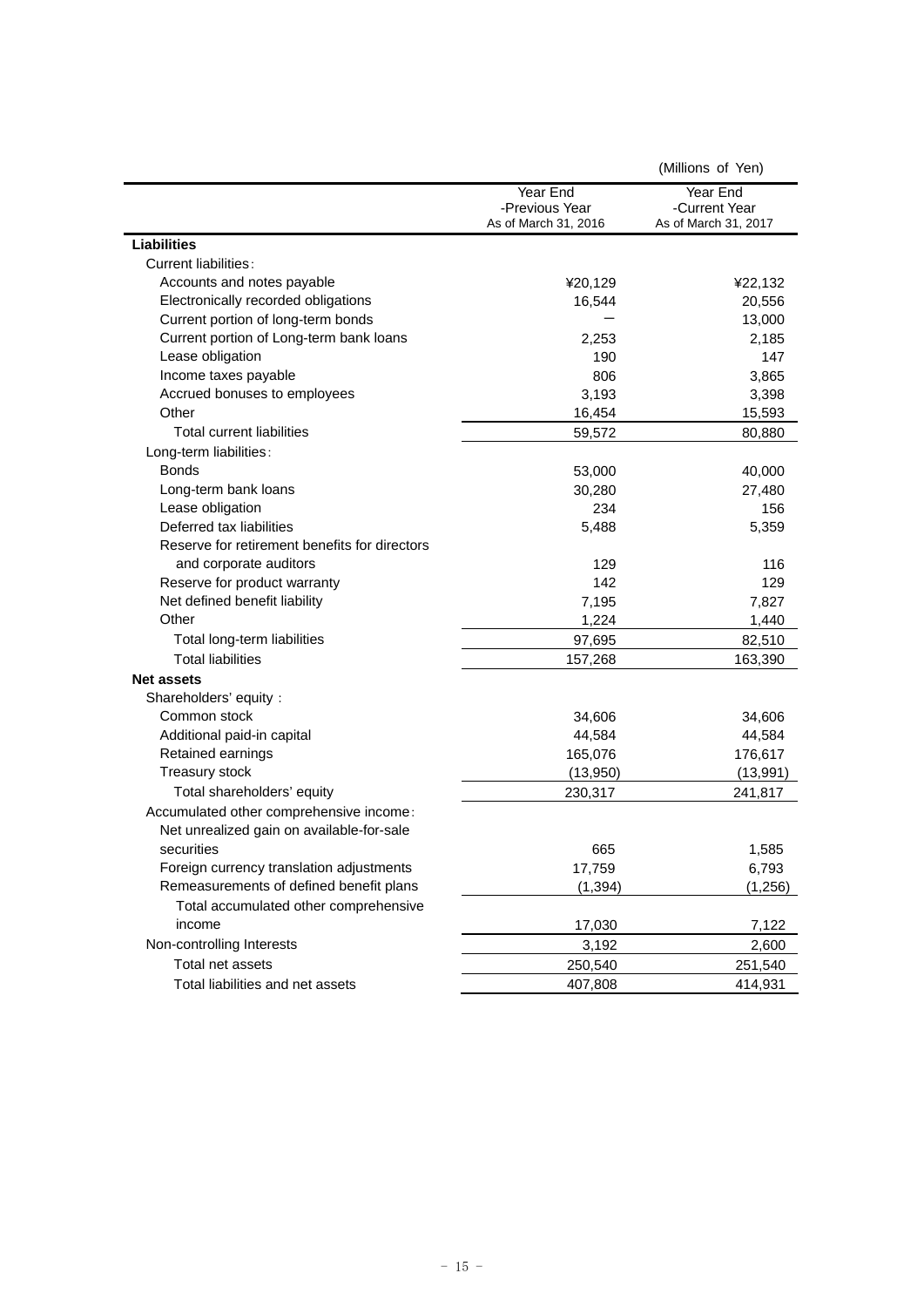| <b>Consolidated Statements of Income</b> |  |  |
|------------------------------------------|--|--|
|                                          |  |  |

| Net sales<br>Cost of sales<br>Gross profit<br>Selling, general and administrative expenses:<br>Freight expenses<br>Advertisement expenses<br>Salaries and benefits<br>Accrual for bonuses<br>Net periodic retirement costs<br>Rent expenses | Year Ended<br>March 31, 2016<br>(From April 1, 2015<br>to March 31, 2016)<br>¥240,478 | Year Ended<br>March 31, 2017<br>(From April 1, 2016<br>to March 31, 2017) |
|---------------------------------------------------------------------------------------------------------------------------------------------------------------------------------------------------------------------------------------------|---------------------------------------------------------------------------------------|---------------------------------------------------------------------------|
|                                                                                                                                                                                                                                             |                                                                                       |                                                                           |
|                                                                                                                                                                                                                                             |                                                                                       | ¥273,577                                                                  |
|                                                                                                                                                                                                                                             | 172,711                                                                               | 203,112                                                                   |
|                                                                                                                                                                                                                                             | 67,766                                                                                | 70,464                                                                    |
|                                                                                                                                                                                                                                             |                                                                                       |                                                                           |
|                                                                                                                                                                                                                                             | 4,000                                                                                 | 3,866                                                                     |
|                                                                                                                                                                                                                                             | 1,308                                                                                 | 1,436                                                                     |
|                                                                                                                                                                                                                                             | 13,723                                                                                | 14,958                                                                    |
|                                                                                                                                                                                                                                             | 1,075                                                                                 | 1,170                                                                     |
|                                                                                                                                                                                                                                             | 404                                                                                   | 483                                                                       |
|                                                                                                                                                                                                                                             | 1,789                                                                                 | 1,666                                                                     |
| Depreciation and amortization                                                                                                                                                                                                               | 1,836                                                                                 | 2,234                                                                     |
| Research and development                                                                                                                                                                                                                    | 4,602                                                                                 | 4,653                                                                     |
| Amortization of goodwill                                                                                                                                                                                                                    | 664                                                                                   | 978                                                                       |
| Other                                                                                                                                                                                                                                       | 15,191                                                                                | 14,362                                                                    |
| Total selling, general and administrative                                                                                                                                                                                                   |                                                                                       |                                                                           |
| expenses                                                                                                                                                                                                                                    | 44,597                                                                                | 45,811                                                                    |
| Operating income                                                                                                                                                                                                                            | 23,169                                                                                | 24,653                                                                    |
| Non-operating income:                                                                                                                                                                                                                       |                                                                                       |                                                                           |
| Interest income                                                                                                                                                                                                                             | 407                                                                                   | 418                                                                       |
| Dividend income                                                                                                                                                                                                                             | 78                                                                                    | 79                                                                        |
| Equity earnings of affiliates                                                                                                                                                                                                               | 644                                                                                   | 524                                                                       |
| Rent income                                                                                                                                                                                                                                 | 387                                                                                   | 403                                                                       |
| Other                                                                                                                                                                                                                                       | 1,248                                                                                 | 1,170                                                                     |
| Total non-operating income                                                                                                                                                                                                                  | 2,766                                                                                 | 2,596                                                                     |
| Non-operating expenses:                                                                                                                                                                                                                     |                                                                                       |                                                                           |
| Interest expenses                                                                                                                                                                                                                           | 426                                                                                   | 397                                                                       |
| Foreign exchange loss, net                                                                                                                                                                                                                  | 5,716                                                                                 | 2,942                                                                     |
| Other                                                                                                                                                                                                                                       |                                                                                       |                                                                           |
| Total non-operating expenses                                                                                                                                                                                                                | 651                                                                                   | 511                                                                       |
| Ordinary income                                                                                                                                                                                                                             | 6,795                                                                                 | 3,851                                                                     |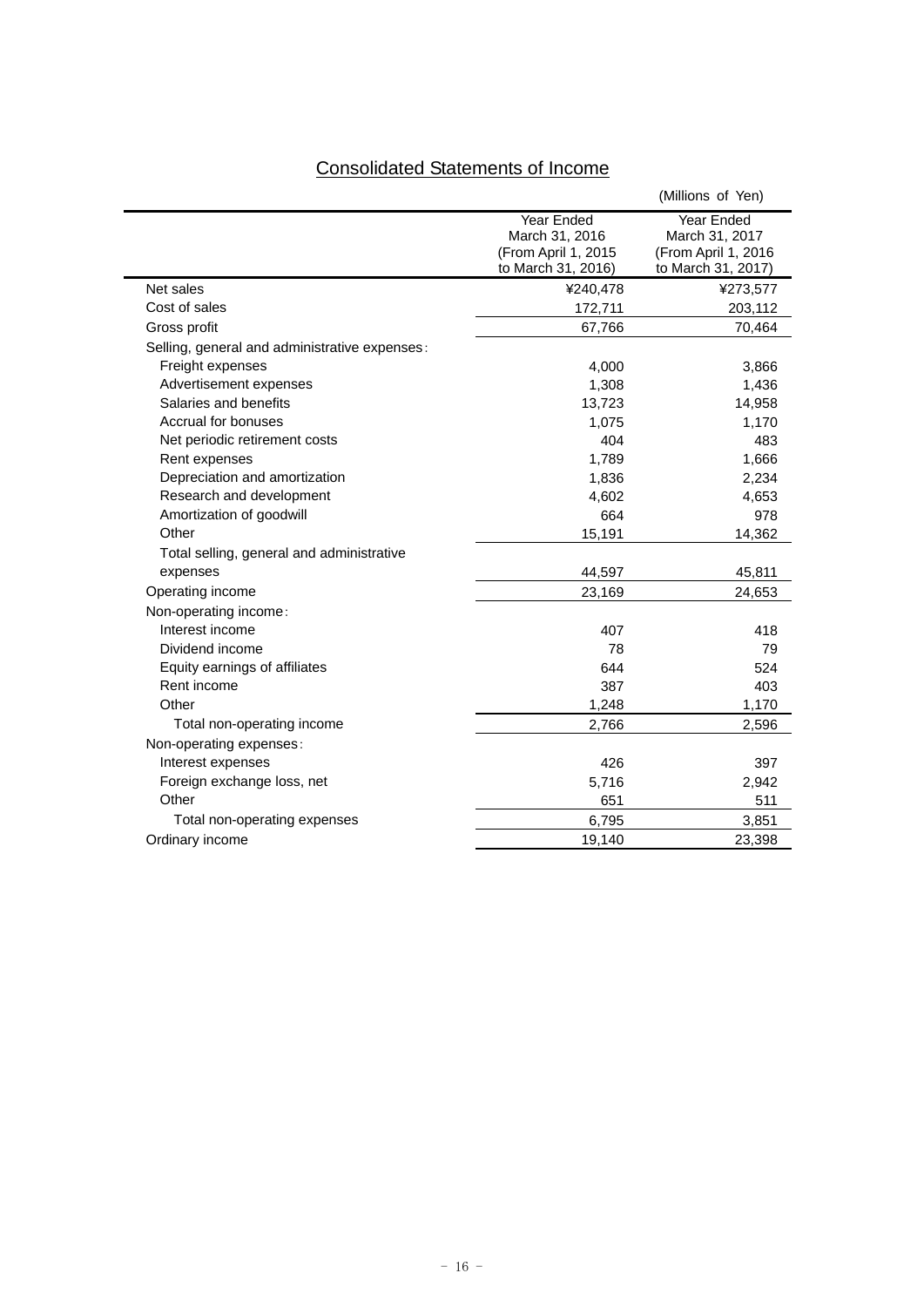|                                                    | Year Ended<br>March 31, 2016<br>(From April 1, 2015<br>to March 31, 2016) | Year Ended<br>March 31, 2017<br>(From April 1, 2016)<br>to March 31, 2017) |
|----------------------------------------------------|---------------------------------------------------------------------------|----------------------------------------------------------------------------|
| Extraordinary gain:                                |                                                                           |                                                                            |
| Gain on sales of property, plant and equipment     | ¥864                                                                      | ¥15                                                                        |
| Total extraordinary gain                           | 864                                                                       | 15                                                                         |
| Extraordinary losses:                              |                                                                           |                                                                            |
| Loss on sales of property, plant and equipment     | 73                                                                        |                                                                            |
| Loss on disposal of property, plant and            |                                                                           |                                                                            |
| equipment                                          | 318                                                                       | 348                                                                        |
| Other                                              | 0                                                                         |                                                                            |
| Total extraordinary losses                         | 392                                                                       | 356                                                                        |
| Income before income taxes                         | 19,612                                                                    | 23,057                                                                     |
| Income taxes-current                               | 5,289                                                                     | 6,447                                                                      |
| Income taxes-deferred                              | 1,073                                                                     | (64)                                                                       |
| Total income taxes                                 | 6,363                                                                     | 6,383                                                                      |
| Net income                                         | 13,249                                                                    | 16,673                                                                     |
| Net loss attributable to non-controlling interests | (325)                                                                     | (58)                                                                       |
| Net income attributable to owners of the parent    | 13,575                                                                    | 16,731                                                                     |
|                                                    |                                                                           |                                                                            |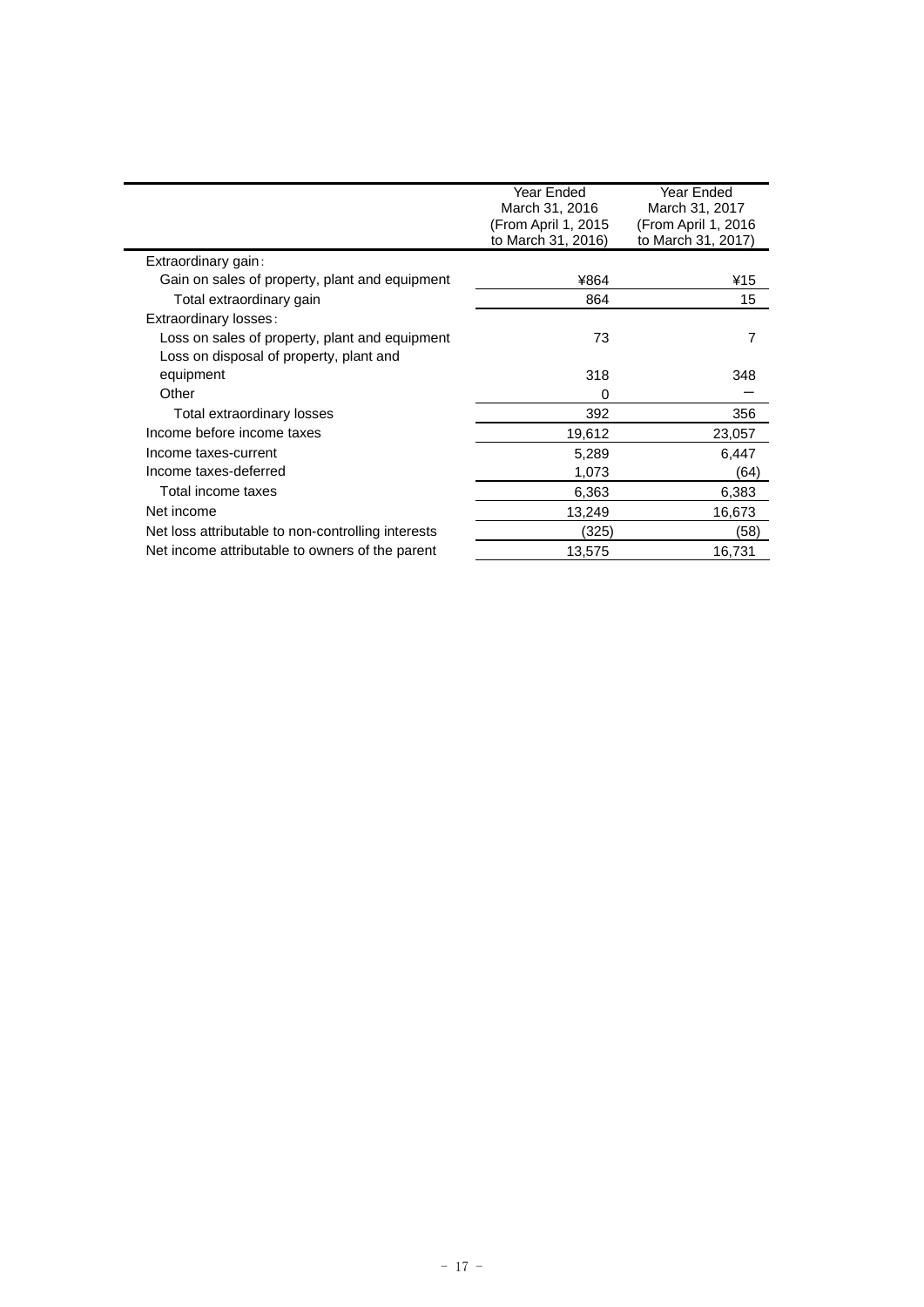| <b>Consolidated Statements of Comprehensive Income</b> |  |  |  |  |  |
|--------------------------------------------------------|--|--|--|--|--|
|--------------------------------------------------------|--|--|--|--|--|

|                                                  |                      | (Millions of Yen)    |
|--------------------------------------------------|----------------------|----------------------|
|                                                  | Year Ended           | Year Ended           |
|                                                  | March 31, 2016       | March 31, 2017       |
|                                                  | (From April 1, 2015) | (From April 1, 2016) |
|                                                  | to March 31, 2016)   | to March 31, 2017)   |
| Net income                                       | ¥13,249              | ¥16,673              |
| Other comprehensive income:                      |                      |                      |
| Net unrealized gain (loss) on available-for-sale |                      |                      |
| securities                                       | (643)                | 920                  |
| Foreign currency translation adjustments         | (4,818)              | (10, 990)            |
| Remeasurements of defined benefit plans          | (1,223)              | 171                  |
| Share of other comprehensive loss of affiliates  |                      |                      |
| accounted under the equity method                | (565)                | (542)                |
| Total other comprehensive loss                   | (7,250)              | (10,441)             |
| Comprehensive income                             | 5,999                | 6,231                |
| Attributable to:                                 |                      |                      |
| Owners of the parent                             | 6,519                | 6,823                |
| Non-controlling interests                        | (520)                | (591)                |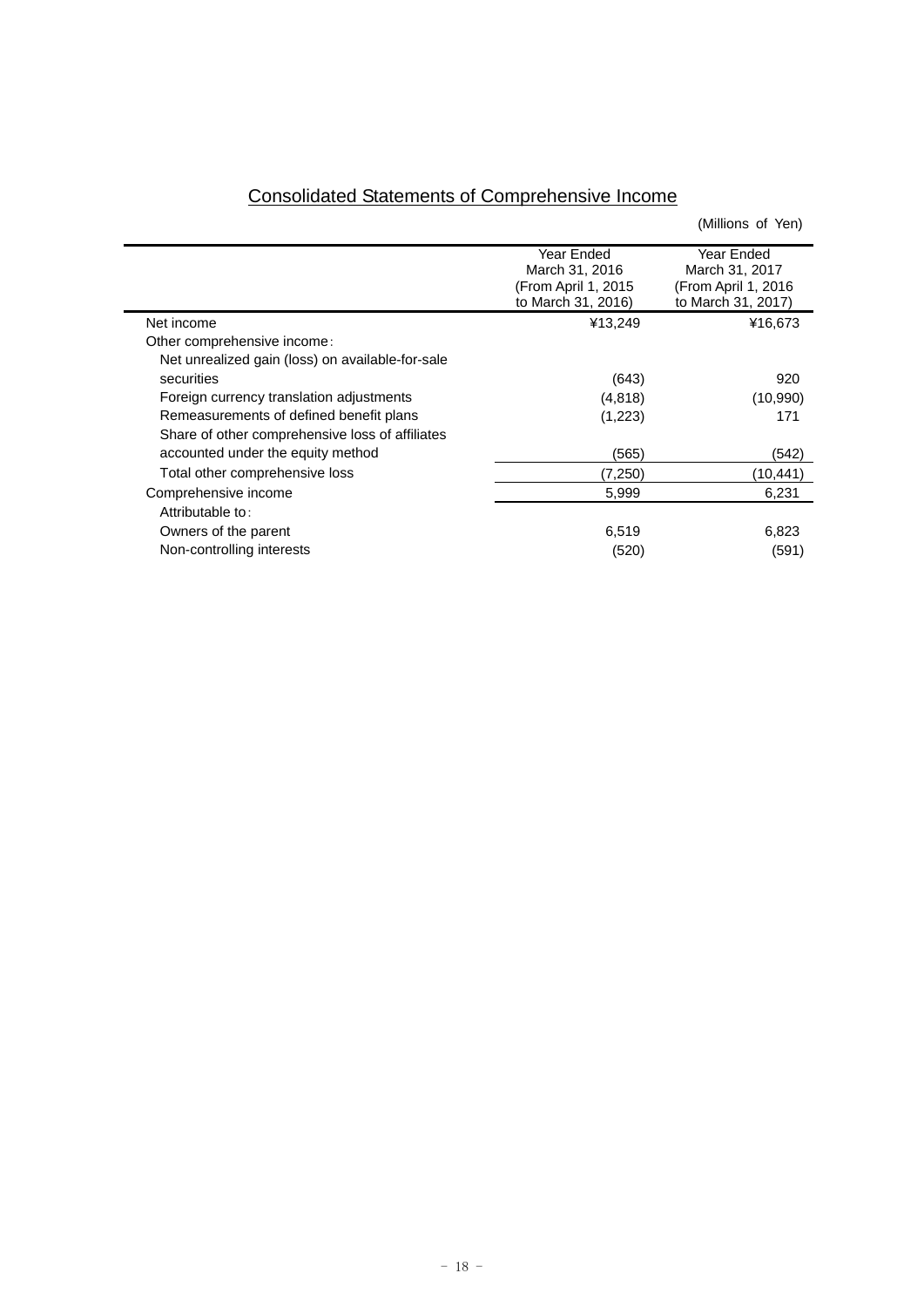|                                                 |                                           | (Millions of Yen)                         |
|-------------------------------------------------|-------------------------------------------|-------------------------------------------|
|                                                 | Year Ended                                | Year Ended                                |
|                                                 | March 31, 2016                            | March 31, 2017                            |
|                                                 | (From April 1, 2015<br>to March 31, 2016) | (From April 1, 2016<br>to March 31, 2017) |
| Shareholders' equity                            |                                           |                                           |
| Common stock                                    |                                           |                                           |
| Beginning balance                               | ¥34,606                                   | ¥34,606                                   |
| Ending balance                                  | 34,606                                    | 34,606                                    |
| Additional paid-in capital                      |                                           |                                           |
| Beginning balance                               | 44,584                                    | 44,584                                    |
| Ending balance                                  | 44,584                                    | 44,584                                    |
| Retained earnings                               |                                           |                                           |
| Beginning balance                               | 158,463                                   | 165,076                                   |
| Change in the year:                             |                                           |                                           |
| Dividends paid                                  | (6,962)                                   | (5, 190)                                  |
| Net income attributable to owners of the parent | 13,575                                    | 16,731                                    |
| Total change in the year                        | 6,612                                     | 11,541                                    |
| Ending balance                                  | 165,076                                   | 176,617                                   |
| Treasury stock                                  |                                           |                                           |
| Beginning balance                               | (13, 943)                                 | (13,950)                                  |
| Change in the year:                             |                                           |                                           |
| Purchase of treasury stocks                     | (6)                                       | (41)                                      |
| Total change in the year                        | (6)                                       | (41)                                      |
| Ending balance                                  | (13,950)                                  | (13,991)                                  |
| Total shareholders' equity                      |                                           |                                           |
| Beginning balance                               | 223,711                                   | 230,317                                   |
| Change in the year:                             |                                           |                                           |
| Dividends paid                                  | (6,962)                                   | (5, 190)                                  |
| Net income                                      | 13,575                                    | 16,731                                    |
| Purchase of treasury stocks                     | (6)                                       | (41)                                      |
| Total change in the year                        | 6,606                                     | 11,499                                    |
| Ending balance                                  | 230,317                                   | 241,817                                   |

# Consolidated Statements of Changes in Net Assets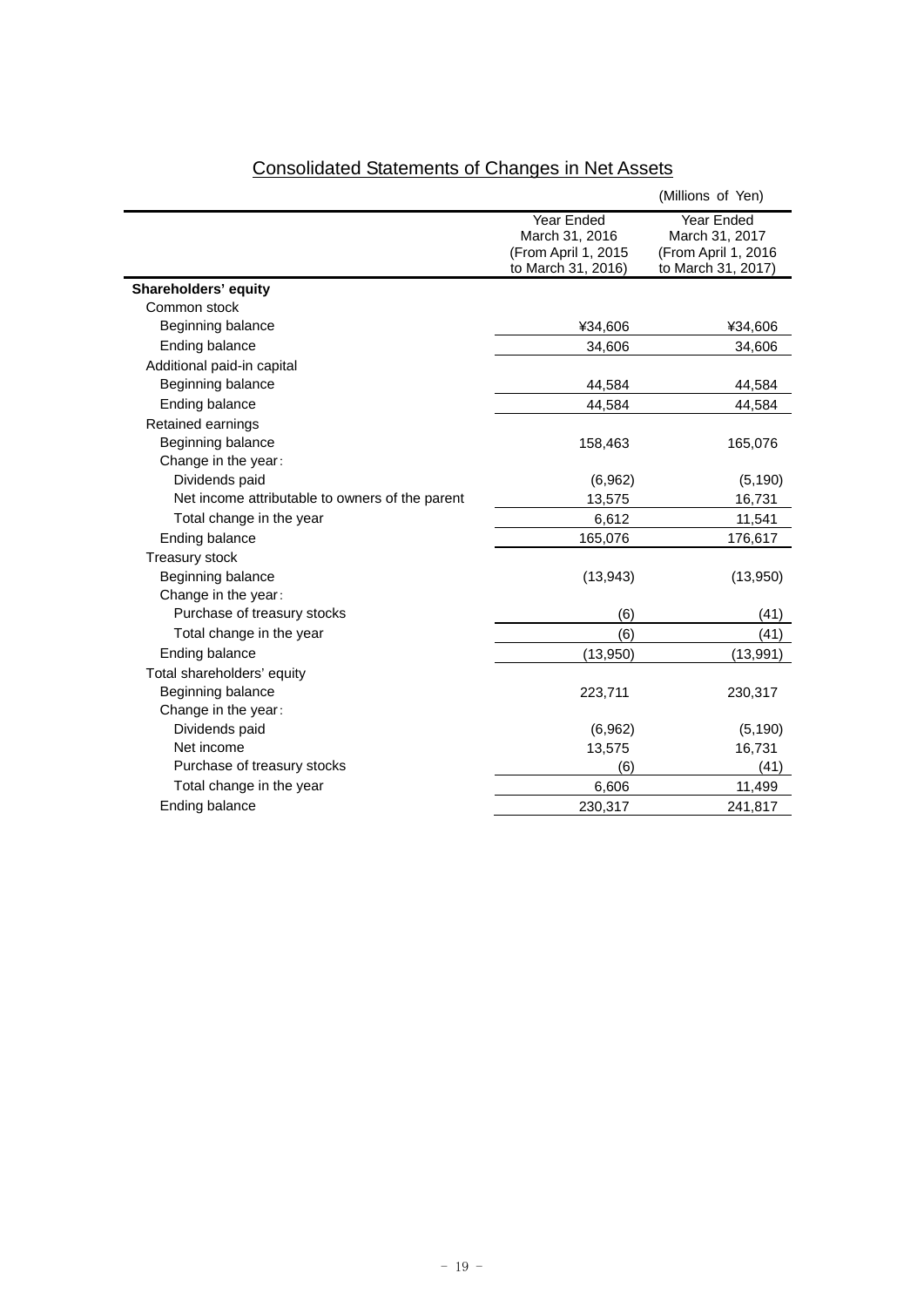|                                           | Year Ended         | Year Ended          |  |
|-------------------------------------------|--------------------|---------------------|--|
| March 31, 2016<br>(From April 1, 2015     |                    | March 31, 2017      |  |
|                                           |                    | (From April 1, 2016 |  |
|                                           | to March 31, 2016) | to March 31, 2017)  |  |
| Other comprehensive income                |                    |                     |  |
| Net unrealized gain on available-for-sale |                    |                     |  |
| securities                                |                    |                     |  |
| Beginning balance                         | ¥1,312             | ¥665                |  |
| Net change in the year                    |                    |                     |  |
| Net changes in the items other than       |                    |                     |  |
| shareholders' equity                      | (646)              | 920                 |  |
| Total change in the year                  | (646)              | 920                 |  |
| Ending balance                            | 665                | 1,585               |  |
| Foreign currency translation adjustments  |                    |                     |  |
| Beginning balance                         | 22,940             | 17,759              |  |
| Net change in the year                    |                    |                     |  |
| Net changes in the items other than       |                    |                     |  |
| shareholders' equity                      | (5, 181)           | (10, 965)           |  |
| Total change in the year                  | (5, 181)           | (10, 965)           |  |
| Ending balance                            | 17,759             | 6,793               |  |
| Remeasurements of defined benefit plans   |                    |                     |  |
| Beginning balance                         | (166)              | (1, 394)            |  |
| Net change in the year                    |                    |                     |  |
| Net changes in the items other than       |                    |                     |  |
| shareholders' equity                      | (1, 227)           | 137                 |  |
| Total change in the year                  | (1, 227)           | 137                 |  |
| Ending balance                            | (1, 394)           | (1, 256)            |  |
| Total other comprehensive income          |                    |                     |  |
| Beginning balance                         | 24,086             | 17,030              |  |
| Net change in the year                    |                    |                     |  |
| Net changes in the items other than       |                    |                     |  |
| shareholders' equity                      | (7,055)            | (9,907)             |  |
| Total change in the year                  | (7,055)            | (9,907)             |  |
| Ending balance                            | 17,030             | 7,122               |  |
| <b>Non-controlling interests</b>          |                    |                     |  |
| Beginning balance                         | 2,701              | 3,192               |  |
| Net change in the year                    |                    |                     |  |
| Net changes in the items other than       |                    |                     |  |
| shareholders' equity                      | 490                | (591)               |  |
| Total change in the year                  | 490                | (591)               |  |
| Ending balance                            | 3,192              | 2,600               |  |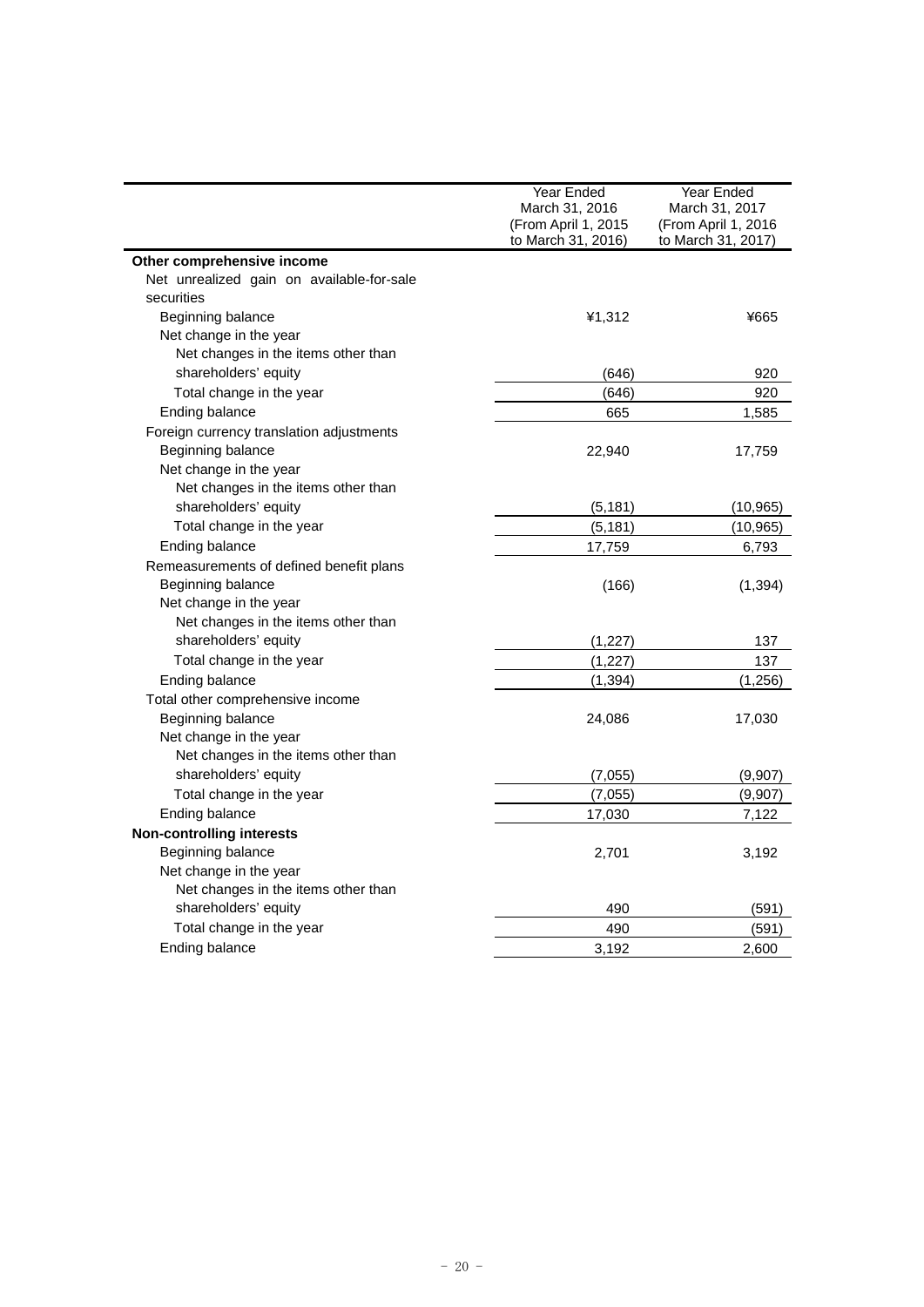|                                     | Year Ended<br>March 31, 2016<br>(From April 1, 2015<br>to March 31, 2016) | Year Ended<br>March 31, 2017<br>(From April 1, 2016<br>to March 31, 2017) |
|-------------------------------------|---------------------------------------------------------------------------|---------------------------------------------------------------------------|
| <b>Total net assets</b>             |                                                                           |                                                                           |
| Beginning balance                   | 250,498                                                                   | 250.540                                                                   |
| Change in the year:                 |                                                                           |                                                                           |
| Dividends paid                      | (6,962)                                                                   | (5, 190)                                                                  |
| Net income                          | 13,575                                                                    | 16,731                                                                    |
| Purchase of treasury stocks         | (6)                                                                       | (41)                                                                      |
| Net changes in the items other than |                                                                           |                                                                           |
| shareholders' equity                | (6, 565)                                                                  | (10,499)                                                                  |
| Total change in the year            | 41                                                                        | 1,000                                                                     |
| Ending balance                      | 250,540                                                                   | 251,540                                                                   |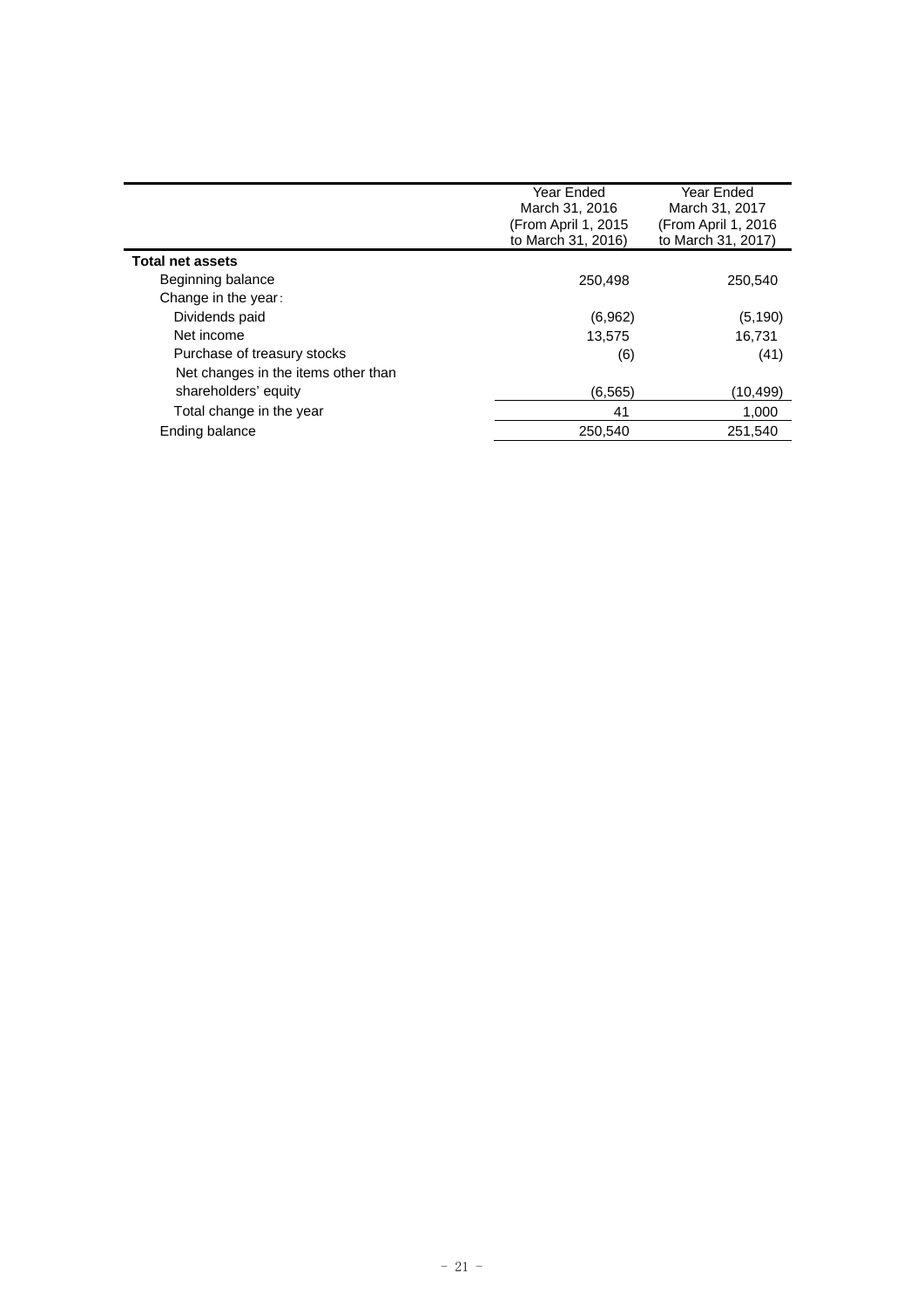|                                                 |                                                                           | (Millions of Yen)                                                         |  |
|-------------------------------------------------|---------------------------------------------------------------------------|---------------------------------------------------------------------------|--|
|                                                 | Year Ended<br>March 31, 2016<br>(From April 1, 2015<br>to March 31, 2016) | Year Ended<br>March 31, 2017<br>(From April 1, 2016<br>to March 31, 2017) |  |
| Cash flows from operating activities:           |                                                                           |                                                                           |  |
| Income before income taxes                      | ¥19,612                                                                   | ¥23,057                                                                   |  |
| Depreciation and amortization                   | 13,643                                                                    | 13,185                                                                    |  |
| Loss (gain) on sale/disposal of property, plant |                                                                           |                                                                           |  |
| and equipment                                   | (472)                                                                     | 341                                                                       |  |
| Increase in provisions                          | 13                                                                        | 172                                                                       |  |
| Increase in net defined benefit liability       | 75                                                                        | 421                                                                       |  |
| Interest and dividend income                    | (485)                                                                     | (497)                                                                     |  |
| Interest expenses                               | 426                                                                       | 397                                                                       |  |
| Foreign exchange loss                           | 2,659                                                                     | 1,409                                                                     |  |
| Equity in earnings of affiliates                | (644)                                                                     | (524)                                                                     |  |
| Amortization of goodwill                        | 664                                                                       | 978                                                                       |  |
| Increase in trade receivables                   | (1, 318)                                                                  | (5,906)                                                                   |  |
| Decrease (increase) in inventories              | (3,386)                                                                   | 422                                                                       |  |
| Increase in trade payables                      | 1,094                                                                     | 7,416                                                                     |  |
| Other                                           | 992                                                                       | 1,819                                                                     |  |
| Subtotal                                        | 32,875                                                                    | 42,693                                                                    |  |
| Interest and dividend received                  | 504                                                                       | 480                                                                       |  |
| Interest paid                                   | (508)                                                                     | (351)                                                                     |  |
| Income taxes paid                               | (13, 117)                                                                 | (2,646)                                                                   |  |
| Net cash provided by operating activities       | 19,753                                                                    | 40,175                                                                    |  |
| Cash flows from investing activities:           |                                                                           |                                                                           |  |
| Purchase of property, plant and equipment       | (15, 522)                                                                 | (17, 482)                                                                 |  |
| Proceeds from sale of property, plant and       |                                                                           |                                                                           |  |
| equipment                                       | 1,743                                                                     | 20                                                                        |  |
| Purchase of investments in securities           | (67)                                                                      | (238)                                                                     |  |
| Increase in loans receivable                    | (11)                                                                      | (125)                                                                     |  |
| Purchase of a newly consolidated subsidiary's   |                                                                           |                                                                           |  |
| shares                                          | (24, 379)                                                                 |                                                                           |  |
| Payment for a business transfer                 | (24, 161)                                                                 |                                                                           |  |
| Payment for insurance reserves                  | (671)                                                                     |                                                                           |  |
| Proceeds from refunds of reserves for cancelled |                                                                           |                                                                           |  |
| insurance                                       |                                                                           | 11                                                                        |  |
| Other                                           | 385                                                                       | (145)                                                                     |  |
| Cash flows used in investing activities         | (62, 685)                                                                 | (17,960)                                                                  |  |

# Consolidated Statements of Cash Flows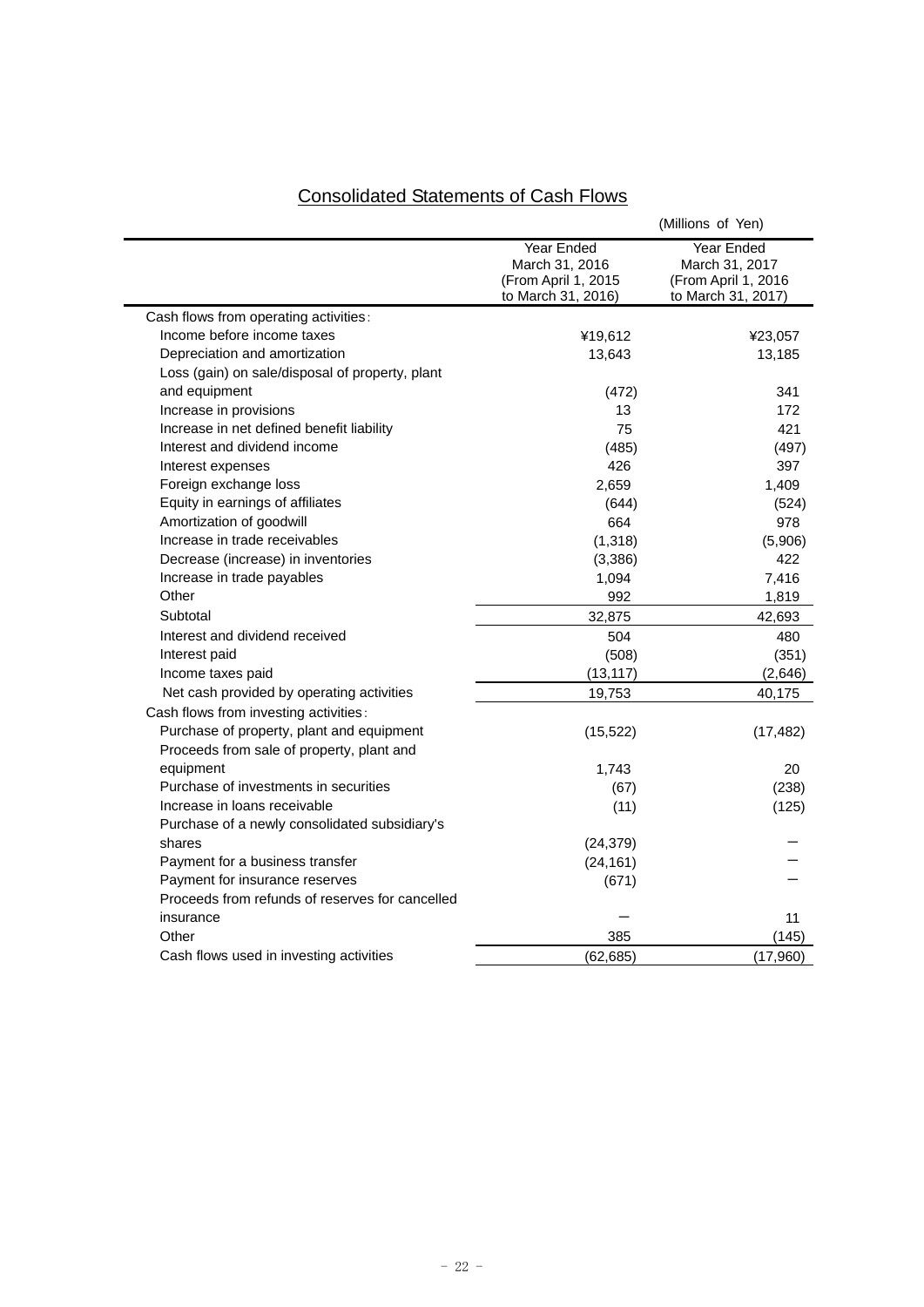|                                                  | Year Ended          | Year Ended           |
|--------------------------------------------------|---------------------|----------------------|
|                                                  | March 31, 2016      | March 31, 2017       |
|                                                  | (From April 1, 2015 | (From April 1, 2016) |
|                                                  | to March 31, 2016)  | to March 31, 2017)   |
| Cash flows from financing activities:            |                     |                      |
| Proceeds from long-term bank loans               | ¥22,534             | $\ddot{x}$           |
| Repayments of long-term bank loans               |                     | (2, 185)             |
| Redemption of bonds                              | (7,000)             |                      |
| Proceeds from issuance of bonds                  | 10,000              |                      |
| Dividends paid                                   | (6,953)             | (5, 185)             |
| Proceeds from non-controlling shareholders       | 1,011               |                      |
| Purchase of treasury stocks                      | (6)                 | (41)                 |
| Proceeds from sale of treasury stocks            | 0                   |                      |
| Repayments of lease obligations                  | (321)               | (137)                |
| Payment for additional purchases of a            |                     |                      |
| subsidiary shares                                | (10)                |                      |
| Net cash provided by (used in) financing         |                     |                      |
| activities                                       | 19,252              | (7, 548)             |
| Foreign currency translation adjustments on cash |                     |                      |
| and cash equivalents                             | (4, 596)            | (4, 285)             |
| Net increase (decrease) in cash and cash         |                     |                      |
| equivalents                                      | (28, 275)           | 10,380               |
| Cash and cash equivalents, beginning of the year | 155,239             | 126,964              |
| Cash and cash equivalents, end of the year       | 126,964             | 137,345              |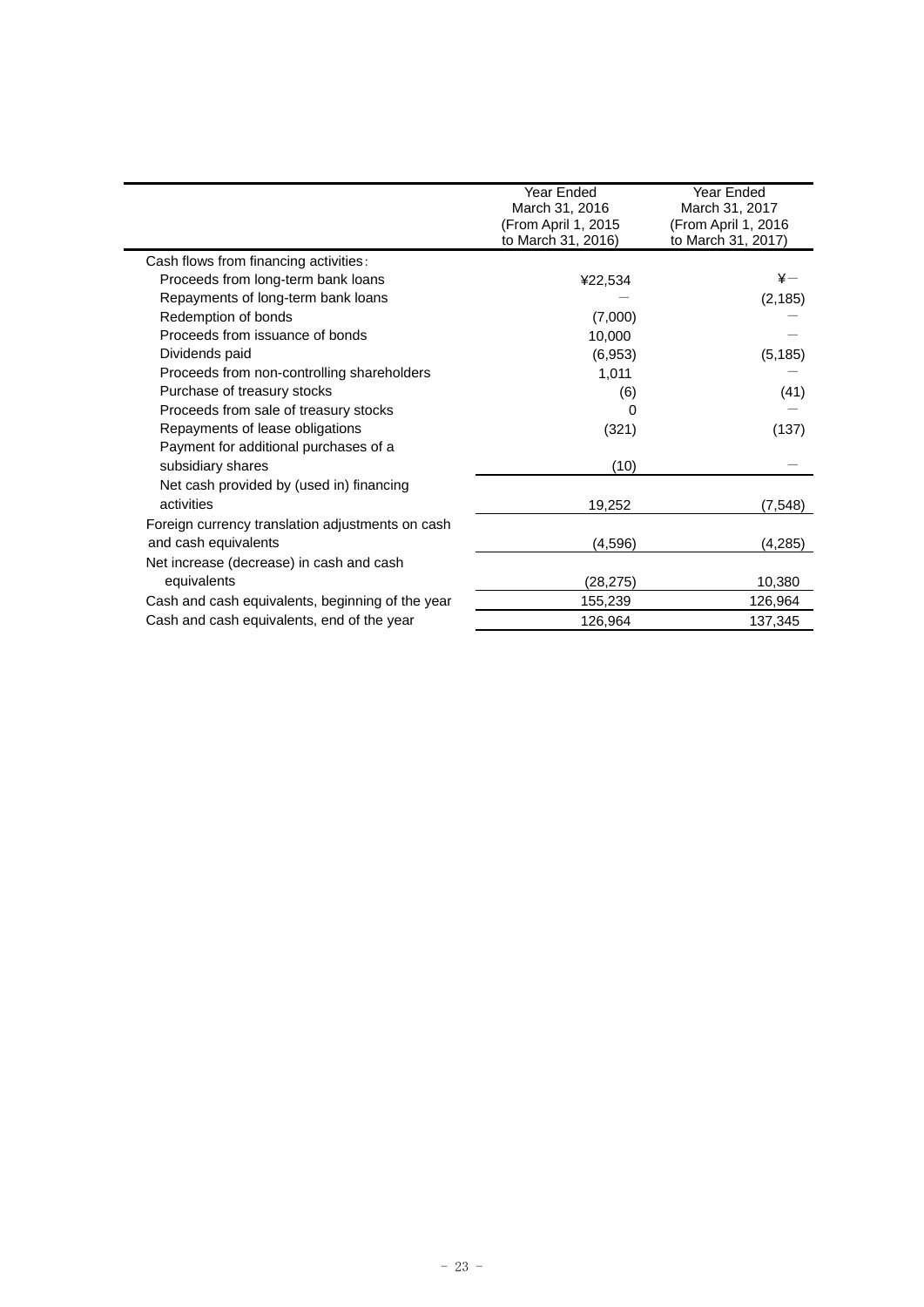# **Segment Information**

THK's reportable segments are components of THK Group for which respective financial information is separately available. Operating results of each segment is reviewed periodically by the Board of Directors to determine allocation of operating resources and evaluate its performance.

THK Group's main products are machinery parts such as LM (linear motion) guides and ball screws, and transportation equipment-related parts such as link balls and suspension ball joints. In each country, local subsidiaries establish its comprehensive business strategies and conduct their business activities in a similar way that THK and domestic subsidiaries do in Japan.

Therefore, the reportable segment information consists of the five geographical segments, namely; (1) Japan, (2) The Americas (the United States and other), (3) Europe (Germany, the United Kingdom, Netherlands, and other), (4) China, and (5) Other (Taiwan, Singapore, and other) based on the Group's production/sales structure.

Segment income is computed based on operating income. The reportable segment information is prepared under the same accounting policies as those used in consolidation. Inter-segment sales and transfer are stated at amounts based on their fair market values. All adjustments in the following tables are intersegment elimination on consolidation.

As discussed in 5. Accounting Changes, priort to April 1, 2016, the depreciation method for property, plant and equipment of THK and its domestic consolidated subsidiaries mainly was the declining-balance method, whereas that of certain consolidated subsidiaries in the United States of America was the accelerated depreciation method. Effective April 1, 2016, THK and the aforementioned consolidated subsidiaries changed their depreciation method to the straight-line method.

The effect of changing the depreciation method was to increase segment income of Japan and the Americas for the year ended March 31, 2017 by ¥1,432 million and ¥150 million, respectively.

|                         |          |            |         |          |         |               | (Millions of Yen) |
|-------------------------|----------|------------|---------|----------|---------|---------------|-------------------|
|                         |          | <b>The</b> |         |          |         | Adjust        | Consoli           |
|                         | Japan    | Americas   | Europe  | China    | Other   | -ments        | -dated            |
| Sales to customers      | ¥118,851 | ¥49,491    | ¥31,223 | ¥28,173  | ¥12,738 | $\frac{1}{2}$ | ¥240,478          |
| Inter-segment           | 41,287   | 17         | 26      | 5,831    | 1,352   | (48, 516)     |                   |
| Total                   | 160,138  | 49,509     | 31,249  | 34,005   | 14,091  | (48, 516)     | 240,478           |
| Operating income (loss) | 19,719   | 2,096      | 632     | (1, 344) | 1,267   | 797           | 23,169            |
| Assets                  | 348,106  | 88,686     | 65,047  | 65,747   | 14,502  | (174, 281)    | 407,808           |
| Other items             |          |            |         |          |         |               |                   |
| Depreciation and        |          |            |         |          |         |               |                   |
| amortization            | 5,644    | 2,272      | 1,019   | 4,437    | 447     | (177)         | 13,643            |
| Amortization of         |          |            |         |          |         |               |                   |
| qoodwill                | 61       | 58         | 231     |          | 312     |               | 664               |
| Investments to          |          |            |         |          |         |               |                   |
| affiliates accounted    |          |            |         |          |         |               |                   |
| under the equity        |          |            |         |          |         |               |                   |
| method                  | 4,312    |            |         |          |         |               | 4,312             |
| Capital expenditures    | 10,686   | 18,383     | 5,319   | 3,272    | 496     | 522           | 38,680            |

## **For the year ended March 31, 2016 (April 1, 2015 to March 31, 2016)**

*(Note) Adjustments of operating income (loss) of ¥797 million consist of ¥2,285 million of intercompany elimination and ¥ (1,487) million of corporate expenses not allocable to a specific segment. Such expenses are mainly comprised of selling, general and administrative expenses. All other adjustments are intercompany elimination.*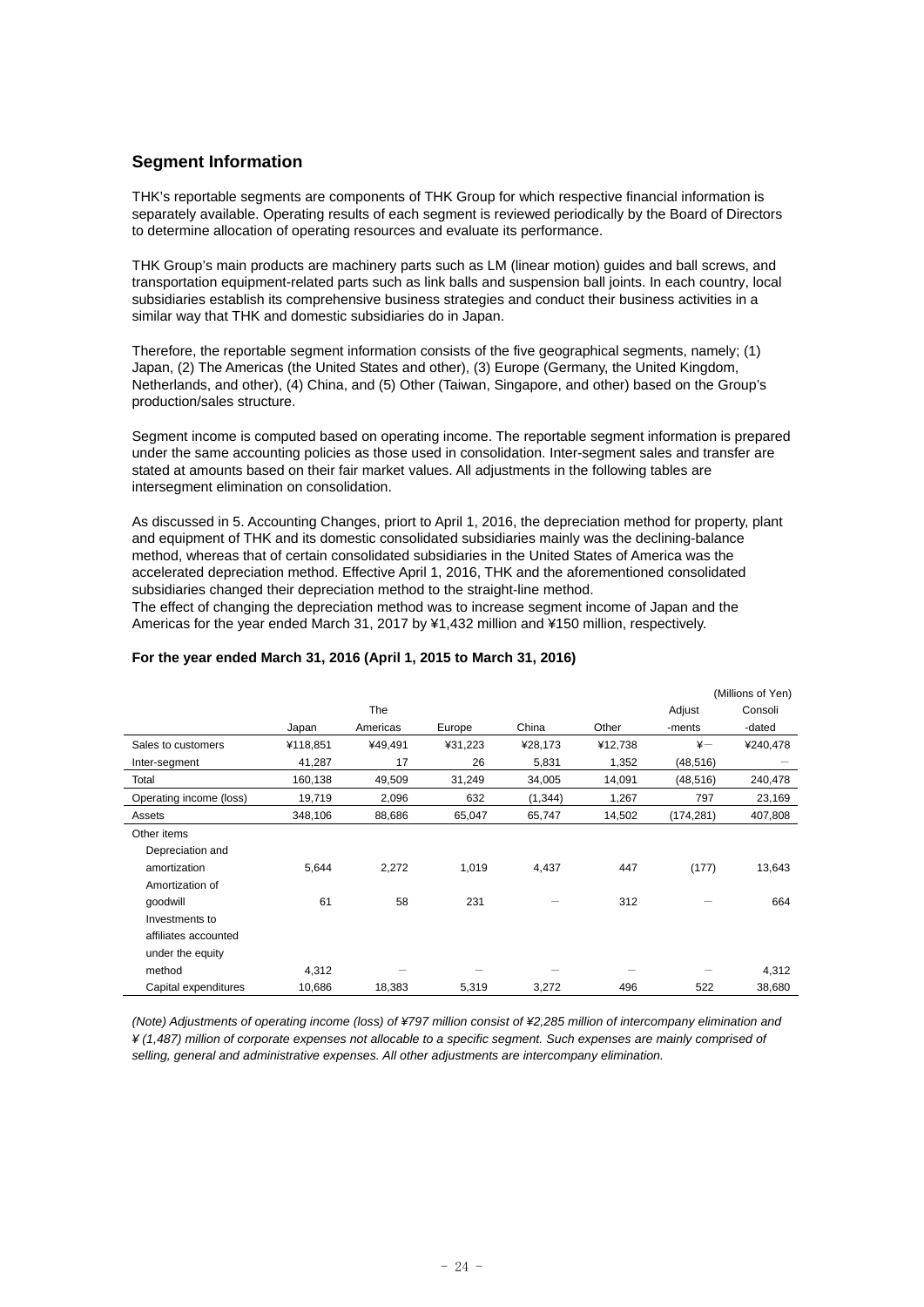|                      |          |          |         |         |         |               | (Millions of Yen) |
|----------------------|----------|----------|---------|---------|---------|---------------|-------------------|
|                      |          | The      |         |         |         | Adjust        | Consoli           |
|                      | Japan    | Americas | Europe  | China   | Other   | -ments        | -dated            |
| Sales to customers   | ¥121,865 | ¥62,870  | ¥48,775 | ¥28,008 | ¥12,056 | $\frac{1}{2}$ | ¥273,577          |
| Inter-segment        | 44,982   | 39       | 47      | 4,091   | 1,464   | (50, 625)     |                   |
| Total                | 166,848  | 62,909   | 48,822  | 32,100  | 13,521  | (50, 625)     | 273,577           |
| Operating income     | 18,809   | 2,311    | 649     | 750     | 1,336   | 795           | 24,653            |
| Assets               | 363,731  | 67,579   | 84,757  | 60,801  | 15,000  | (176, 938)    | 414,931           |
| Other items          |          |          |         |         |         |               |                   |
| Depreciation and     |          |          |         |         |         |               |                   |
| amortization         | 4,450    | 2,935    | 2,007   | 3,556   | 313     | (77)          | 13,185            |
| Amortization of      |          |          |         |         |         |               |                   |
| qoodwill             | 20       | 157      | 649     |         | 151     |               | 978               |
| Investments to       |          |          |         |         |         |               |                   |
| affiliates accounted |          |          |         |         |         |               |                   |
| under the equity     |          |          |         |         |         |               |                   |
| method               | 4,016    |          |         |         |         |               | 4,016             |
| Capital expenditures | 8,486    | 3,482    | 3,608   | 2,157   | 187     | (81)          | 17,840            |

# **For the year ended March 31, 2017 (April 1, 2016 to March 31, 2017)**

*(Note) All adjustments are intercompany elimination.*